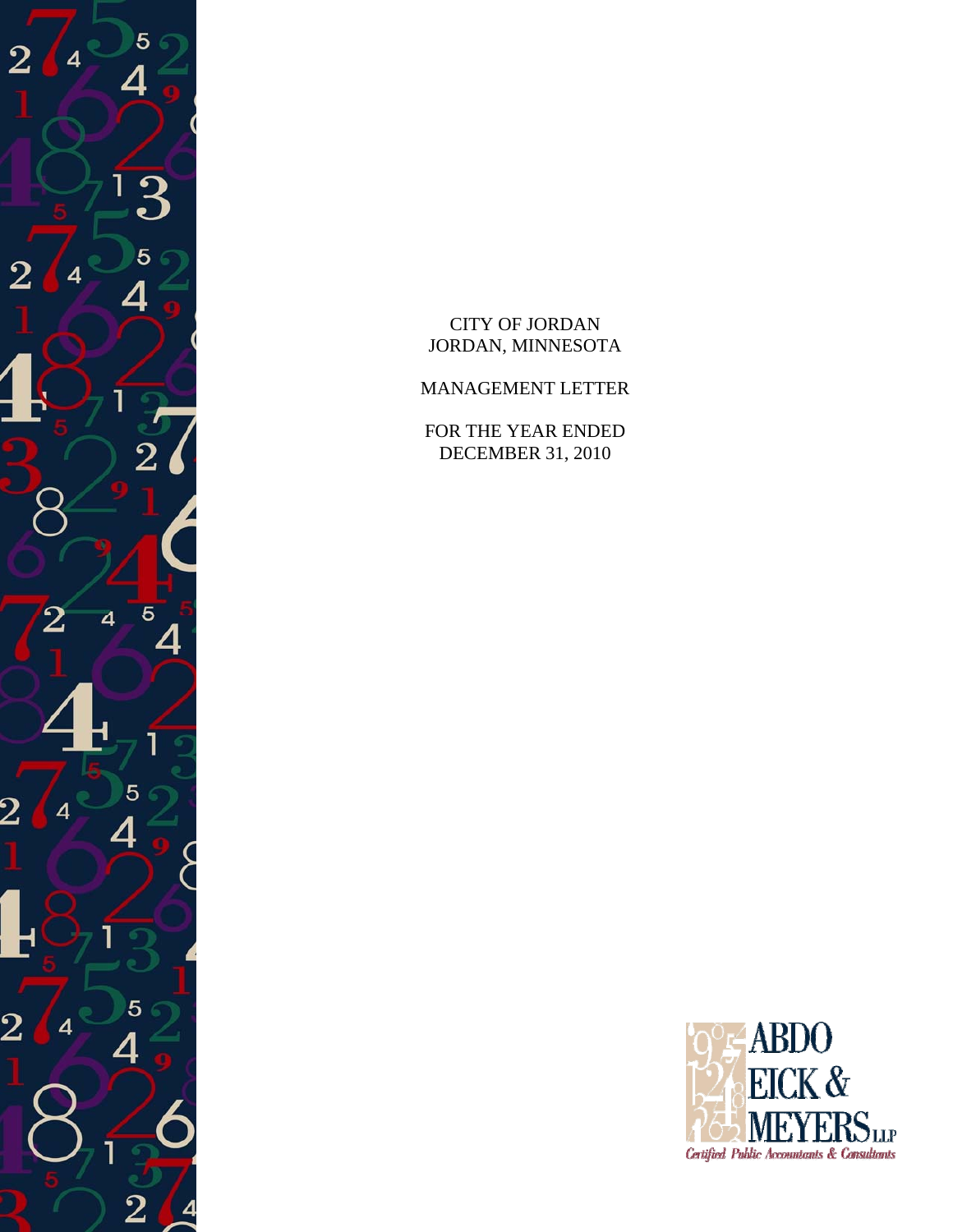

Certified Public Accountants & Consultants

11 Civic Center Plaza Suite 300 P.O. Box 3166 Mankato, MN 56002-3166

Management, Honorable Mayor, and City Council City of Jordan Jordan, Minnesota

We have audited the financial statements of the governmental activities, the business-type activities, each major fund and the aggregate remaining fund information of the City of Jordan, (the City) as of and for the year ended December 31, 2010. Professional standards require that we provide you with information related to the planned scope and timing of our audit. We have communicated such information in our letter to you dated December 17, 2010. Professional standards also require that we communicate to you the following information related to our audit.

#### **Our Responsibility under Auditing Standards Generally Accepted in the United States of America and** *Government Auditing Standards*

As stated in our engagement letter, our responsibility, as described by professional standards, is to express opinions about whether the financial statements prepared by management with your oversight are fairly presented, in all material respects, in conformity with accounting principles generally accepted in the United States of America. Our audit of the financial statements does not relieve you or management of your responsibilities.

Also, our responsibility is to plan and perform the audit to obtain reasonable, but not absolute, assurance that the financial statements are free of material misstatement. We are responsible for communicating significant matters related to audit that are, in our professional judgment, relevant to your responsibilities in overseeing the financial reporting process. However, we are not required to design procedures specifically to identify such matters.

#### **Significant Audit Findings**

#### **Internal Control Over Financial Reporting**

In planning and performing our audit, we considered the City's internal control over financial reporting as a basis for designing our auditing procedures for the purpose of expressing our opinion on the financial statements, but not for the purpose of expressing an opinion on the effectiveness of the City's internal control over financial reporting. Accordingly, we do not express an opinion on the effectiveness of the City's internal control over financial reporting.

Our consideration of internal control over financial reporting was for the limited purpose described in the preceding paragraph and was not designed to identify all deficiencies in internal control over financial reporting that might be significant deficiencies or material weaknesses and therefore, there can be no assurance that all deficiencies, significant deficiencies, or material weaknesses have been identified. However, as described below, we identified certain deficiencies in internal control over financial reporting that we consider to be material weaknesses and other deficiencies that we consider to be significant deficiencies.

A *deficiency in internal control* exists when the design or operation of a control does not allow management or employees, in the normal course of performing their assigned functions, to prevent, or detect and correct misstatements on a timely basis. A *material weakness* is a deficiency, or combination of deficiencies, in internal control such that there is a reasonable possibility that a material misstatement of the City's financial statements will not be prevented, or detected and corrected on a timely basis. We considered the deficiency described in the following pages as finding 2010-2 to be a material weakness.

A *significant deficiency* is a deficiency or a combination of deficiencies in internal control that is less severe than a material weakness, yet important enough to merit attention by those charged with governance. We consider the deficiency described in the following pages as finding 2010-1 to be a significant deficiency.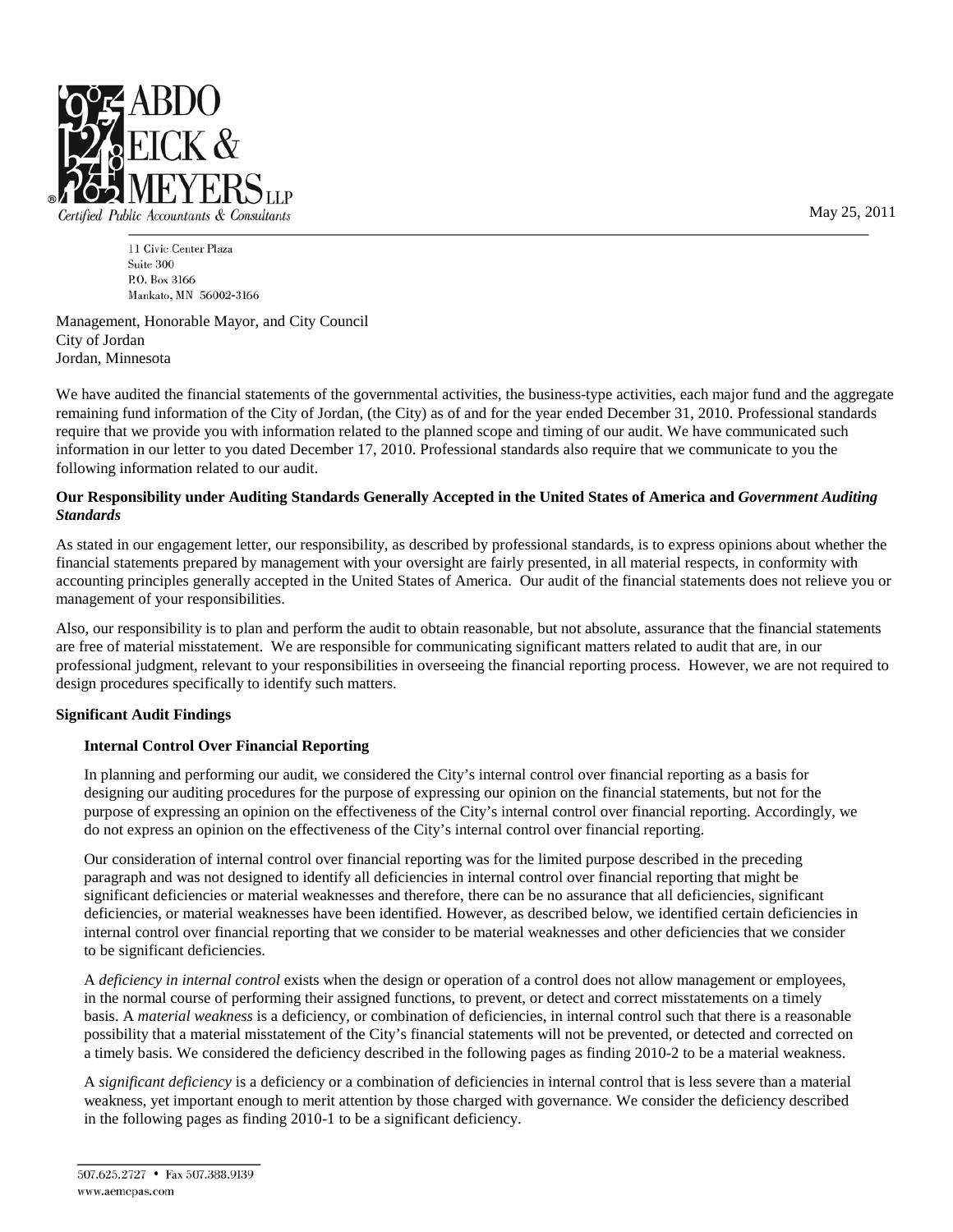

#### **2010-1 Segregation of duties**

| Condition:                    | During our audit we reviewed internal control procedures over payroll, disbursements, cash<br>receipts, and investment transactions and found the City to have limited segregation of duties in<br>these areas.                                                                                                          |
|-------------------------------|--------------------------------------------------------------------------------------------------------------------------------------------------------------------------------------------------------------------------------------------------------------------------------------------------------------------------|
| Criteria:                     | There are four general categories of duties: authorization, custody, record keeping and<br>reconciliation. In an ideal system, different employees perform each of these four major<br>functions. In other words, no one person has control of two or more of these responsibilities.                                    |
| Effect:                       | The existence of this limited segregation of duties increases the risk of fraud.                                                                                                                                                                                                                                         |
| Internal control over payroll |                                                                                                                                                                                                                                                                                                                          |
| Cause:                        | As a result of the small number of staff, the Finance Director approves some time cards,<br>approves payroll run, posts activity to general ledger, and prepares payroll tax returns.                                                                                                                                    |
| Recommendation:               | We recommend that in addition to approving payroll disbursements and wage rates the City<br>Council review amounts earned and accrued for compensated absences on an annual basis to<br>compensate for control deficiencies with respect to payroll accruals. Also, we recommend<br>somebody approve the quarterly 941s. |

#### *Management response:*

The City has already taken measures to attempt to comply even though the City is relatively small and the number of clerical/bookkeeping staff they can employ is limited. The Council has addressed this circumstance by active participation in the City's affairs. This includes approval of expenditures, regular review of financial statements and budget comparisons. The Administrator now reviews bank reconciliations and signs off on them. The City no longer has payroll check stock because all checks are direct deposited.

#### *Updated progress since prior year:*

During 2010, the Administrator now reviews and approves payroll summaries and quarterly and annual payroll reports.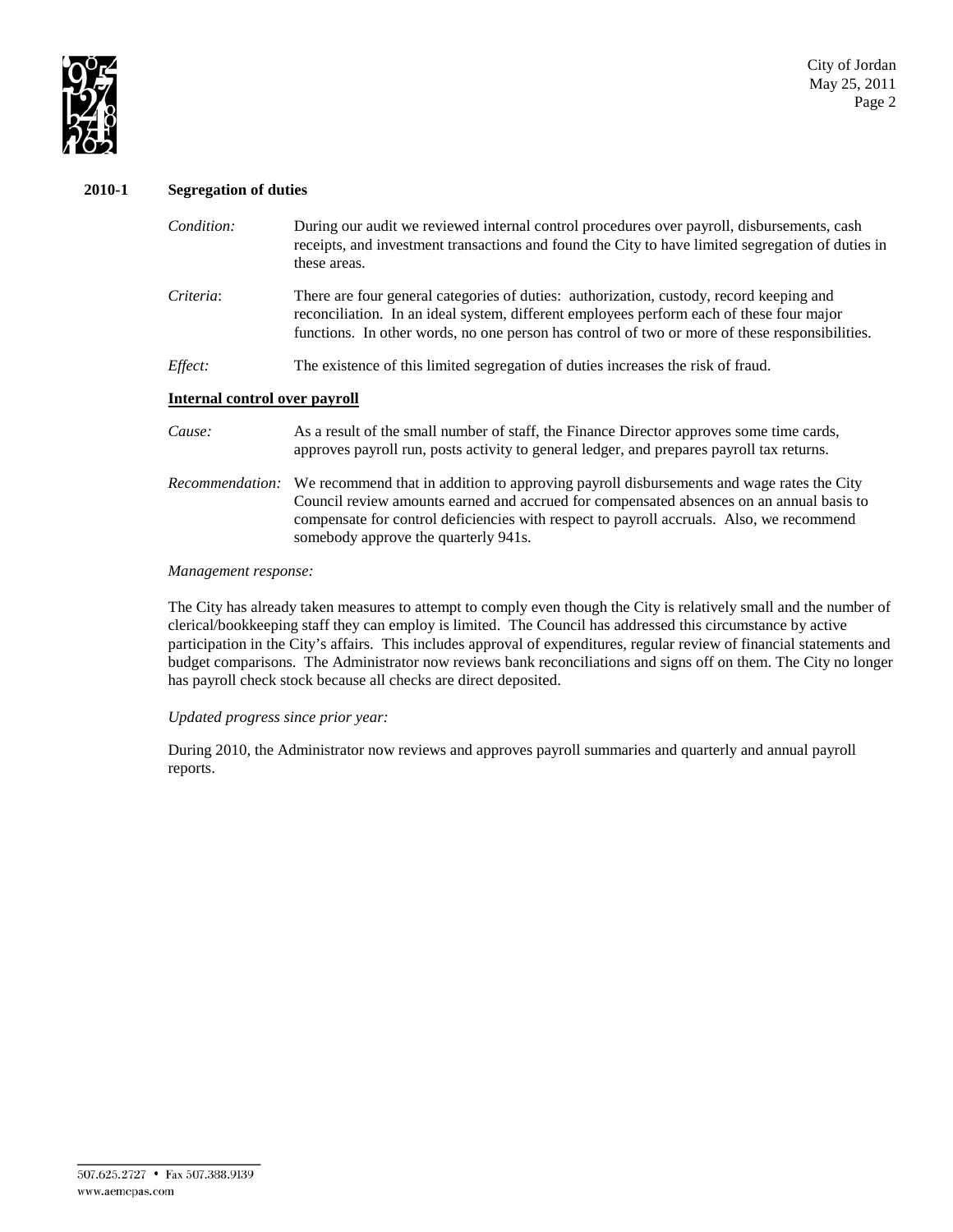

#### **2010-2 Material audit adjustments**

*Condition:* During our audit, adjustments were needed to record accounting and audit adjustments, two of which were material.

- A material audit entry was required to restate prior period amounts for accrued interest payable and related interest expense in the Water Utility fund for \$33,955, Sewer Utility fund \$18,010, Storm Sewer Utility fund \$7,758, and Governmental activities \$46,695.
- A material audit entry was required to book additional accounts receivable in the General fund totaling \$51,054.
- *Criteria:* The financial statements are the responsibility of the City's management.
- *Cause:* City staff has not prepared a year-end trial balance reflecting all necessary accounting entries.
- *Effect:* This indicates that it would be likely that a misstatement may occur and not be detected by the City's system of internal control. The audit firm cannot serve as a compensating control over this deficiency.
- *Recommendation:* We recommend that management review each journal entry, obtain an understanding of why the entry was necessary and modify current procedures to ensure that future corrections are not needed.

*Management response:*

The prior period adjustments noted above were discovered by City staff during the current year audit. However, they related to the prior period resulting in a restatement of the financial statements.

*Updated progress since prior year:*

The number of journal entries was reduced from 34 to 22 in the current year, of which 3 were made by the City staff.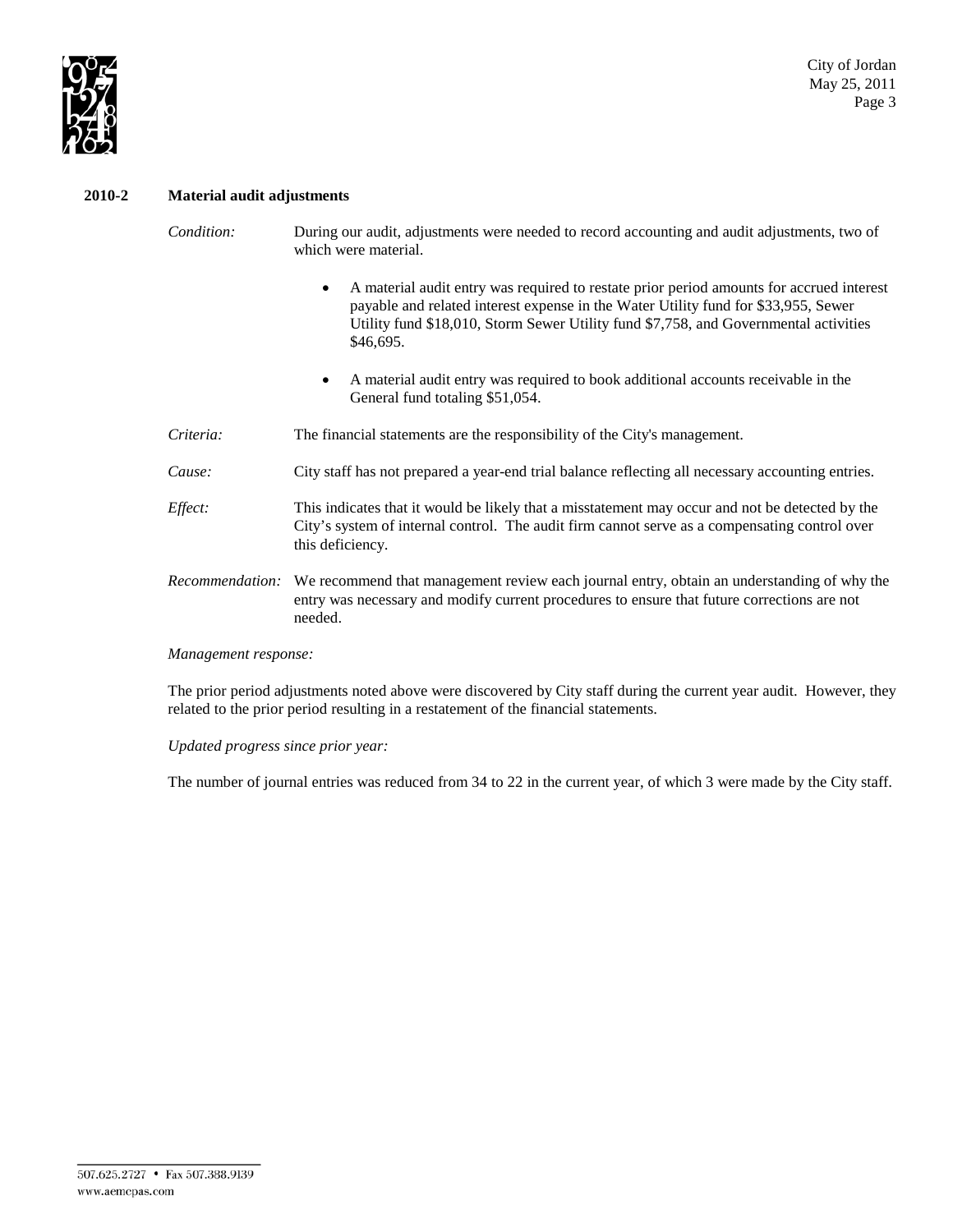

#### **Compliance and Other Matters**

As part of obtaining reasonable assurance about whether the City's financial statements are free of material misstatement, we performed tests of its compliance with certain provisions of laws, regulations, contracts, and grant agreements, noncompliance with which could have a direct and material effect on the determination of financial statement amounts. However, providing an opinion on compliance with those provisions was not an objective of our audit, and accordingly, we do not express such an opinion. The results of our tests disclosed no instances of noncompliance or other matters that are required to be reported under *Government Auditing Standards.*

## **Planned Scope and Timing of the Audit**

We performed the audit according to the planned scope and timing previously communicated to you through various means.

## **Qualitative Aspects of Accounting Practices**

Management is responsible for the selection and use of appropriate accounting policies. The significant accounting policies used by the City are described in Note 1 to the financial statements. No new accounting policies were adopted and the application of existing policies was not changed during the year. We noted no transactions entered into by the governmental unit during the year for which there is a lack of authoritative guidance or consensus. All significant transactions have been recognized in the financial statements in the proper period, except for a prior period restatement was required to properly account for accrued interest and interest expense in the prior year.

Accounting estimates are an integral part of the financial statements prepared by management and are based on management's knowledge and experience about past and current events and assumptions about future events. Certain accounting estimates are particularly sensitive because of their significance to the financial statements and because of the possibility that future events affecting them may differ significantly from those expected.

Management's estimate of capital asset basis is based on estimated historical cost of the capital assets and depreciation is based on the estimated useful lives of capital assets. We evaluated the key factors and assumptions used to develop these accounting estimates in determining that it is reasonable in relation to the financial statements taken as a whole.

The disclosures in the financial statements are neutral, consistent, and clear. Certain financial statement disclosures are particularly sensitive because of their significance to financial statement users.

#### **Difficulties Encountered in Performing the Audit**

We encountered no significant difficulties in dealing with management in performing and completing our audit.

#### **Corrected and Uncorrected Misstatements**

Professional standards require us to accumulate all known and likely misstatements identified during the audit, other than those that are trivial, and communicate them to the appropriate level of management. Management has corrected all such misstatements. We proposed two journal entries that we consider to be audit entries or corrections of management decisions. They related to the following situations:

- A material audit entry was required to restate prior period amounts for accrued interest payable and related interest expense in the Water, Sewer, and Storm Sewer Utility funds and Governmental activities.
- A material audit entry was required to record additional accounts receivable in the General fund.

We also assisted in preparing a number of year end accounting entries. These were necessary to adjust the City's records at year end to correct ending balances. The City should establish more detailed processes and procedures to reduce the total number of entries in each category. The City will receive better and timelier information if the preparation of year end entries is completed internally.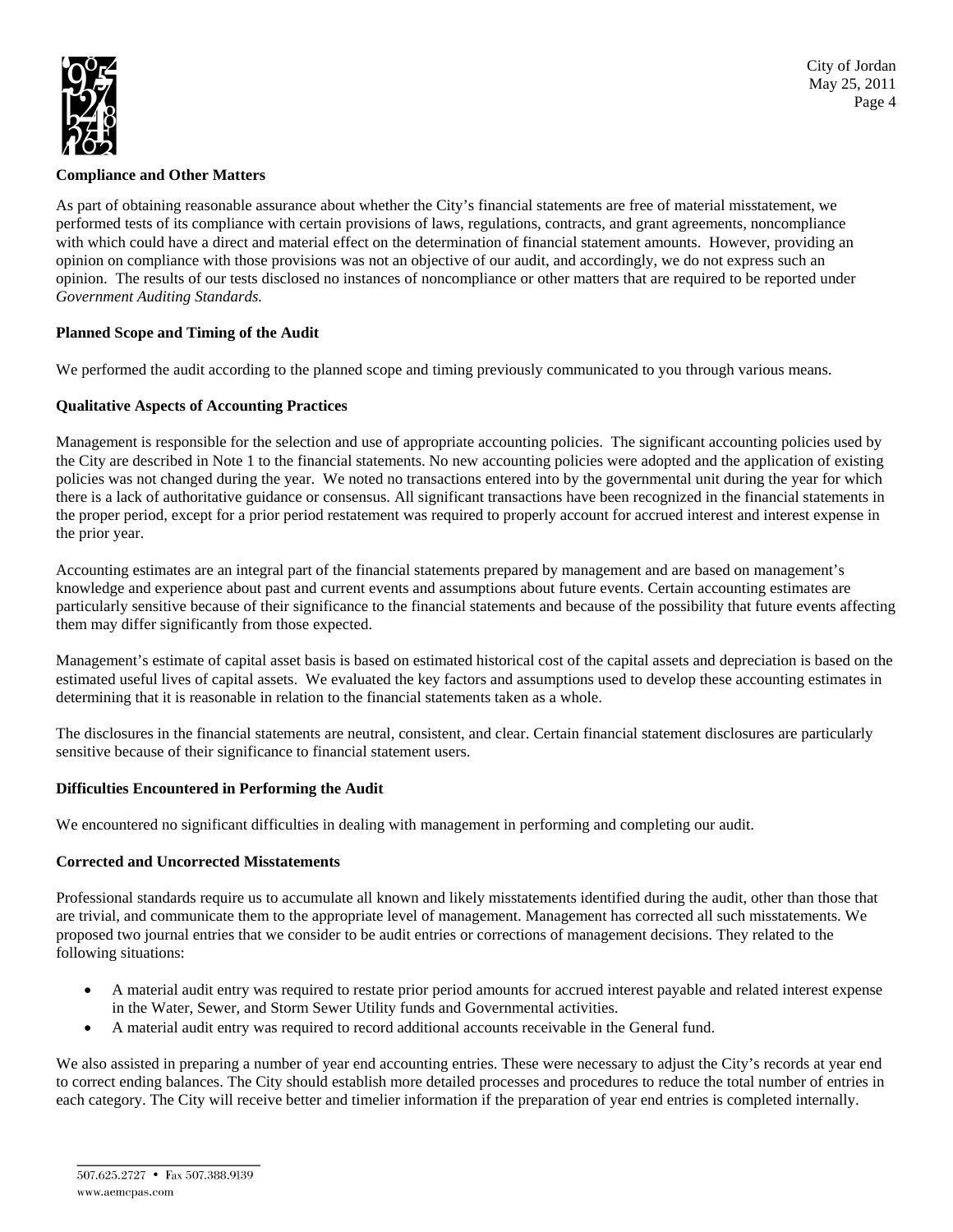

City of Jordan May 25, 2011 Page 5

#### **Management Representations**

We have requested certain representations from management that are included in the management representation letter dated May 25, 2011.

#### **Disagreements with Management**

For the purposes of this letter, professional standards define a disagreement with management as a financial accounting, reporting or auditing matter, whether or not resolved to our satisfaction, that could be significant to the financial statements or the auditor's report. We are pleased to report that no such disagreements arose during the course of our audit.

## **Management Consultations with Other Independent Accountants**

In some cases, management may decide to consult with other accountants about auditing and accounting matters, similar to obtaining a "second opinion" on certain situations. If a consultation involves application of an accounting principle to the City's financial statements or a determination of the type of auditor's opinion that may be expressed on those statements, our professional standards require the consulting accountant to check with us to determine that the consultant has all the relevant facts. To our knowledge, there were no such consultations with other accountants.

## **Other Audit Findings or Issues**

We generally discuss a variety of matters, including the application of accounting principles and auditing standards, with management each year prior to retention as the City's auditors. However, these discussions occurred in the normal course of our professional relationship and our responses were not a condition to our retention.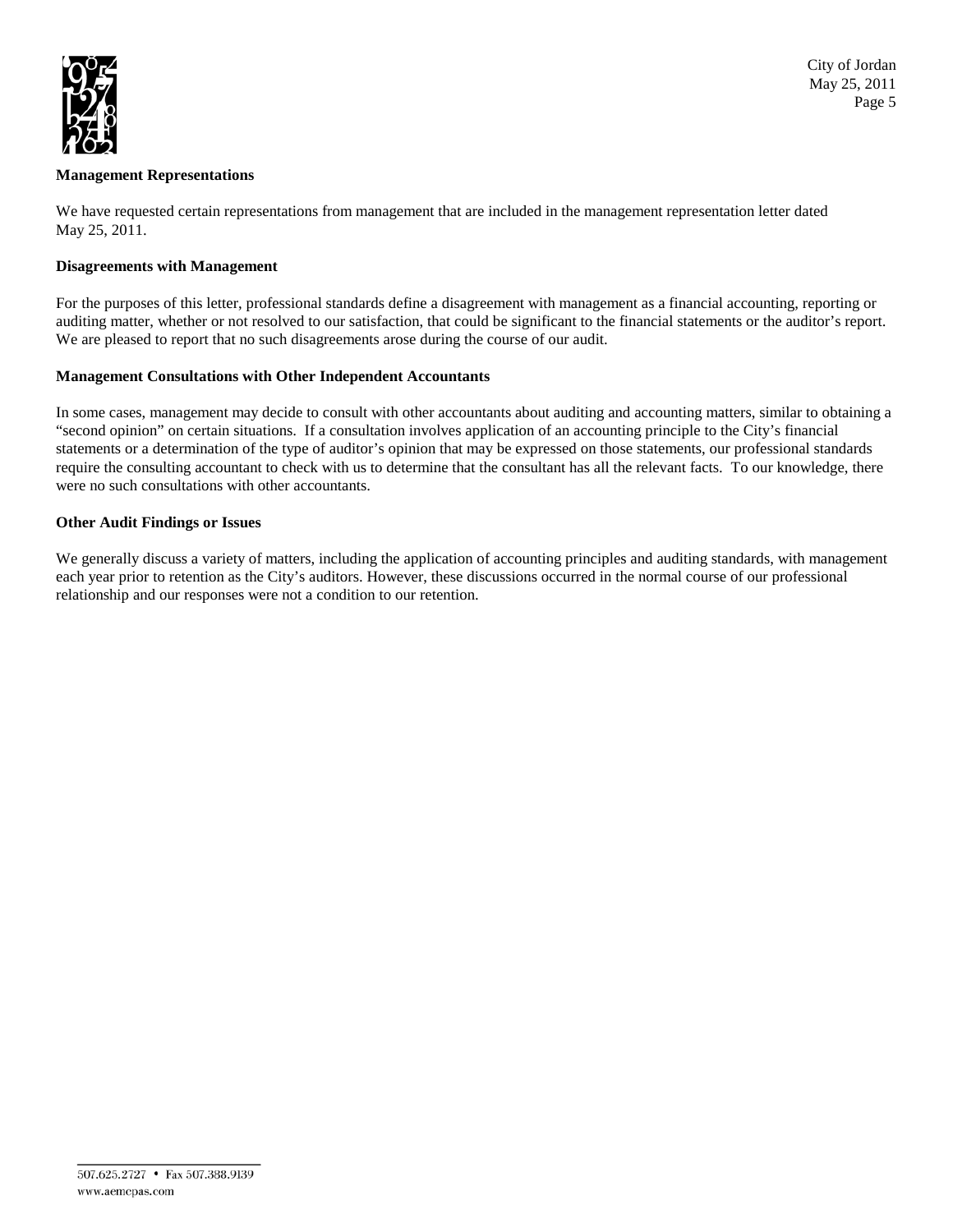

#### **Financial Position and Results of Operations**

Our principal observations and recommendations are summarized on the following pages. These recommendations resulted from our observations made in connection with our audit of the City's financial statements for the year ended December 31, 2010.

#### **General Fund**

All general governmental functions of the City which are not accounted for in separate funds are included in the General fund.

Minnesota municipalities must maintain substantial amounts of fund balance in order to meet their liquidity and working capital needs as an operating entity. That is because a substantial portion of your revenue sources (taxes and intergovernmental revenues) are received in the last two months of each six-month cycle.

As you can see from the following information, it is necessary to maintain fund balance in order to keep pace with the increasing operating budget. *This information is also presented in graphic form below*.

| Year | Unreserved<br><b>Fund Balance</b><br>December 31 | <b>Budget</b><br>Year | General<br>Fund<br><b>Budget</b> | Percent<br>of Fund<br>Balance to<br><b>Budget</b> |
|------|--------------------------------------------------|-----------------------|----------------------------------|---------------------------------------------------|
| 2006 | \$1,159,538                                      | 2007                  | 3,008,956<br>S.                  | 38.5 %                                            |
| 2007 | 931.289                                          | 2008                  | 3,667,413                        | 25.4                                              |
| 2008 | 1,119,924                                        | 2009                  | 3,028,903                        | 37.0                                              |
| 2009 | 1,432,051                                        | 2010                  | 3,034,127                        | 47.2                                              |
| 2010 | 1,667,383                                        | 2011                  | 3,031,616                        | 55.0                                              |

In 2010, the City has established a fund balance policy to maintain the General fund balance at 55 percent. We have compiled peer group average fund balance information from the Cities we audit. In 2009 the average General fund balance as a percentage of expenditures was 65.94 percent. Based on comparison with the peer group, the City's General fund balance is a little below average.

The following is an analysis of the General fund's unreserved fund balance for the past five years compared to the following year's budget:



# **Unreserved Fund Balance/Budget Comparison**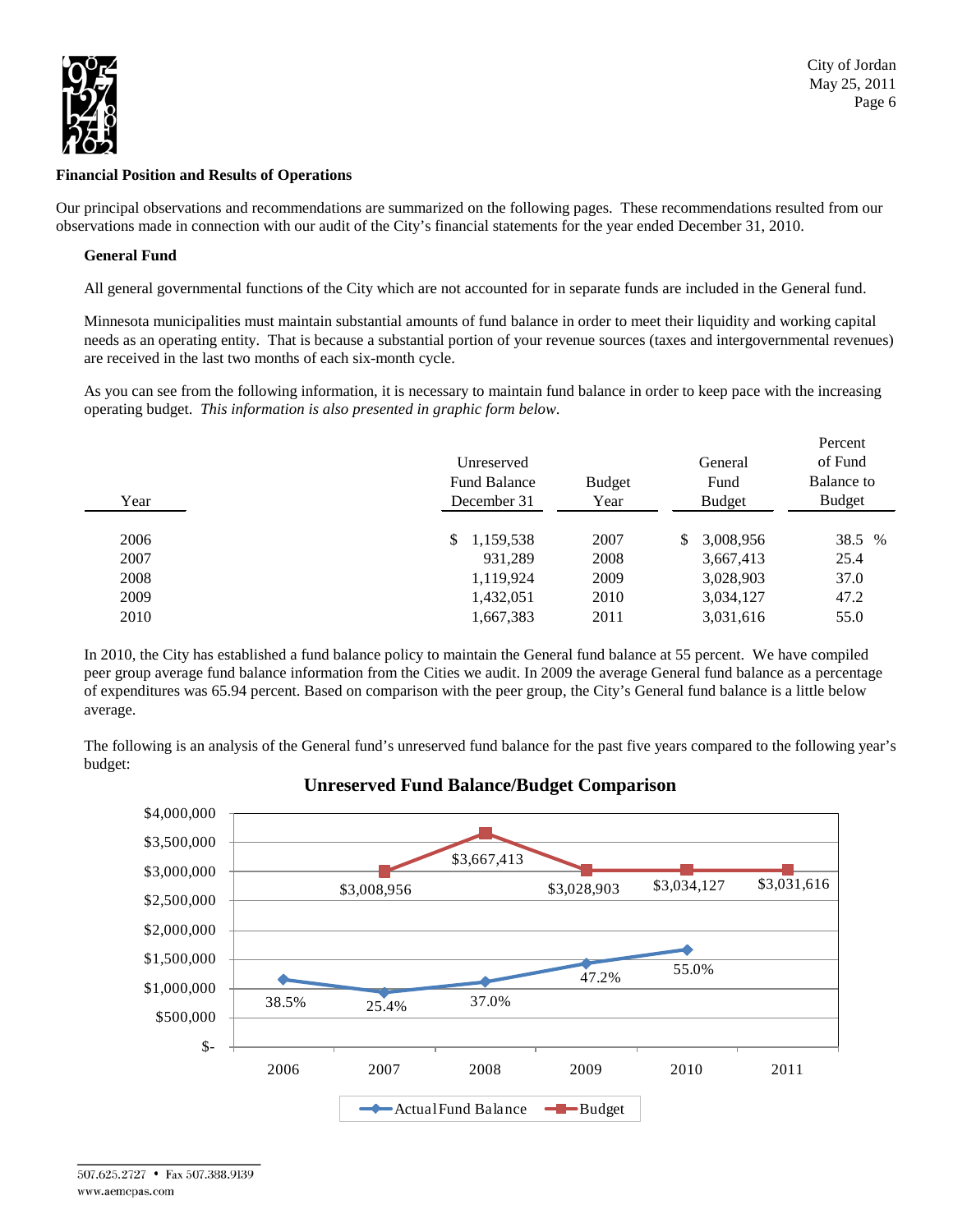

City of Jordan May 25, 2011 Page 7

The fund balance increased by \$236,207 in 2010. The total unreserved fund balance of \$1,667,383 represents 55.0 percent of the 2011 budget. Many other organizations, including the Office of the State Auditor (the OSA) and League of Minnesota Cities (LMC) recommend that a fund balance reserve be anywhere from 35 to 50 percent of planned expenditures. We concur with those recommendations.

Although there is no legislation regulating fund balance, it is a good policy to designate intended use of fund balance. This helps address citizen concerns as to the use of fund balance and tax levels. The City should consider documenting designations for intended use of fund balance at and above the fifty percent level. This documentation could be accomplished by an annual resolution to identify intended use of available fund balance. We recommend a minimum fund balance for working capital be approximately 40 percent to 50 percent of planned disbursements. So at the current level, the fund balance is considered about what is recommended.

The purposes and benefits of a fund balance are as follows:

- Expenditures are incurred somewhat evenly throughout the year. However, property tax and state aid revenues are not received until the second half of the year. An adequate fund balance will provide the cash flow required to finance the governmental fund expenditures.
- The City is vulnerable to legislative actions at the State and Federal level. The State imposed reductions of market value credit aid and local government aid for some cities for 2009 and 2010. The Governor has recently presented increased reductions of 2010 funding as well as reductions of 2011 funding. Levy limits have also been implemented for municipalities in past legislative sessions. An adequate fund balance will provide a temporary buffer against those aid adjustments and levy limits.
- Expenditures not anticipated at the time the annual budget was adopted may need immediate Council action. These would include capital outlay, replacement, lawsuits and other items. An adequate fund balance will provide the financing needed for such expenditures.
- A strong fund balance will assist the City in maintaining, improving or obtaining its bond rating. The result will be better interest rates in future bond sales.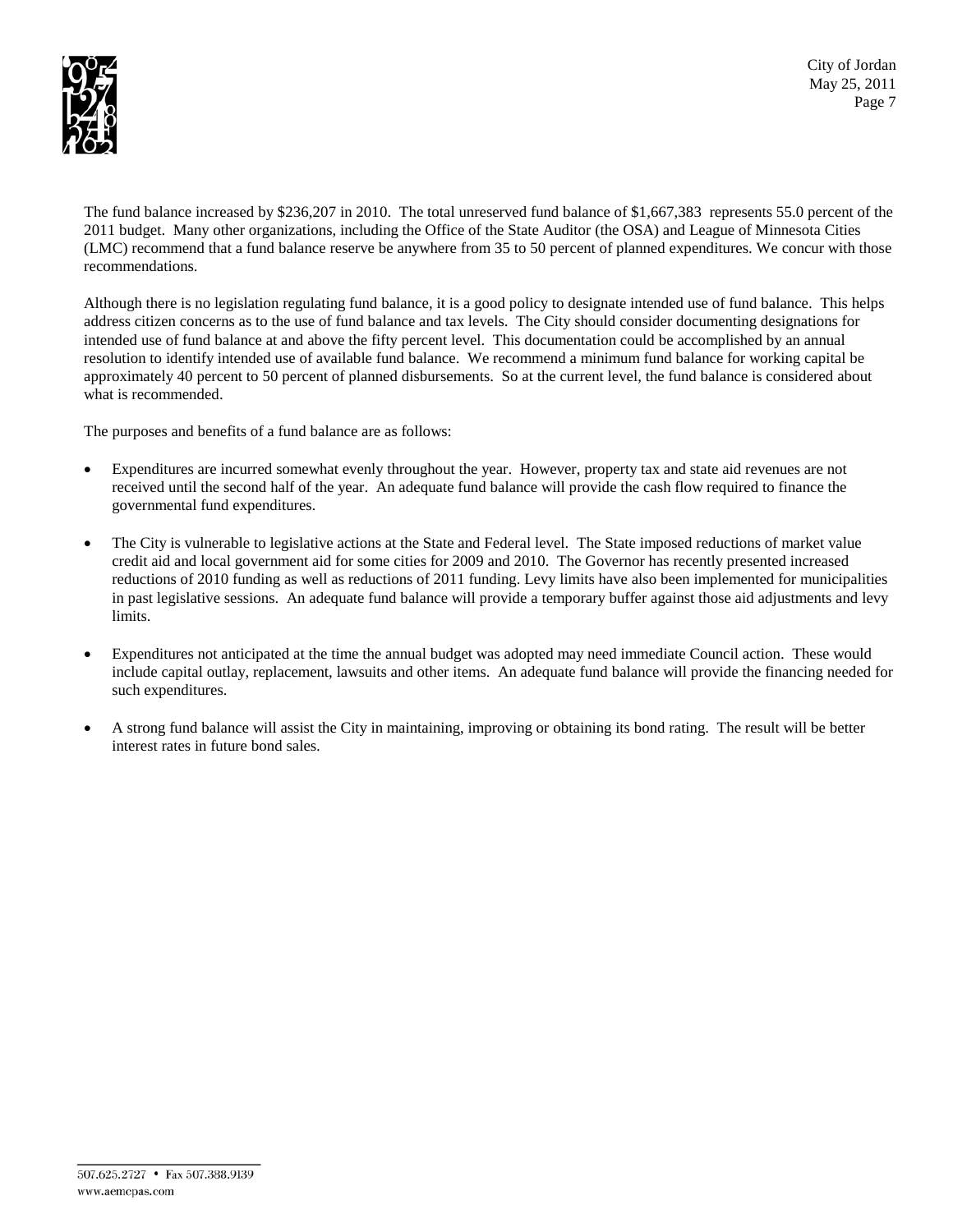

The 2010 General fund operations are summarized as follows:

|                                                                                   |     | <b>Budgeted Amounts</b>       |    |                               | Actual |                        | Variance with |                                 |  |
|-----------------------------------------------------------------------------------|-----|-------------------------------|----|-------------------------------|--------|------------------------|---------------|---------------------------------|--|
|                                                                                   |     | Original                      |    | Final                         |        | Amounts                |               | Final Budget                    |  |
| Revenues<br>Expenditures                                                          | \$. | 2,934,561<br>2,807,128        | S. | 2,934,561<br>2,807,128        | S.     | 2,788,692<br>2,566,472 | \$            | (145, 869)<br>240,656           |  |
| Excess of revenues<br>over expenditures                                           |     | 127,433                       |    | 127,433                       |        | 222,220                |               | 94,787                          |  |
| Other financing sources (uses)<br>Sale of assets<br>Transfers in<br>Transfers out |     | 1,500<br>175,000<br>(227,000) |    | 1,500<br>175,000<br>(227,000) |        | 443,995<br>(430,008)   |               | (1,500)<br>268,995<br>(203,008) |  |
| Total other financing sources (uses)                                              |     | (50, 500)                     |    | (50, 500)                     |        | 13,987                 |               | 64,487                          |  |
| Net change in fund balances                                                       |     | 76,933                        | -S | 76,933                        |        | 236,207                | -S            | 159,274                         |  |
| Fund balances, January 1                                                          |     |                               |    |                               |        | 1,453,051              |               |                                 |  |
| Fund balances, December 31                                                        |     |                               |    |                               |        | 1,689,258              |               |                                 |  |

Some of the larger budget variances are as follows:

- Licenses and permits exceeded budget by \$66,128.
- Total intergovernmental revenues were \$195,626 under budget.
- Revenues from charges for services fell below budget by \$85,137.
- Expenditures overall were under budget by \$240,656.
- Transfers in exceeded budget by \$268,995 while transfers out were over budget by \$203,008.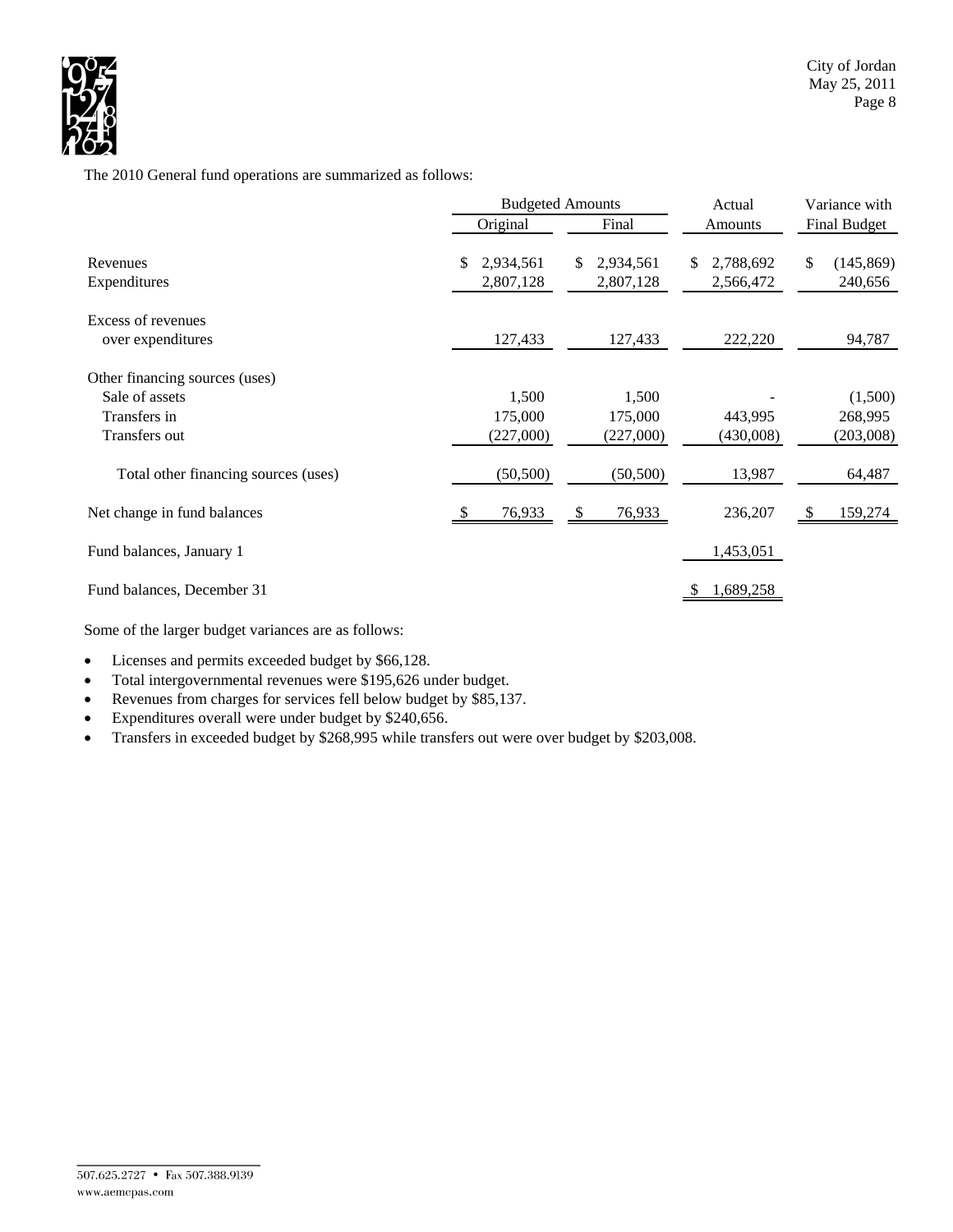

A comparison of General fund revenues and transfers for the last three years is presented below:

|                              |                 |                 |                 | Percent<br>of |            |                |
|------------------------------|-----------------|-----------------|-----------------|---------------|------------|----------------|
| Source                       | 2008            | 2009            | 2010            | Total         | Per Capita |                |
| <b>Taxes</b>                 | 1,888,172<br>\$ | \$<br>,650,582  | 2,028,655<br>\$ | 62.8<br>$\%$  | \$         | 376            |
| Special assessments          | 8.060           | 5,039           | 11.747          | 0.4           |            | $\overline{c}$ |
| Licenses and permits         | 87,321          | 60.972          | 102,669         | 3.2           |            | 19             |
| Intergovernmental            | 368,856         | 425,909         | 172,570         | 5.3           |            | 32             |
| Charges for services         | 534,373         | 400.238         | 309,821         | 9.6           |            | 57             |
| Fines and forfeits           | 48,012          | 54,889          | 76,669          | 2.4           |            | 14             |
| Investment earnings          | 70.035          | 40.333          | 40.192          | 1.2           |            | 7              |
| <b>Miscellaneous</b>         | 8,699           | 5,481           | 46,369          | 1.4           |            | 9              |
| Transfers in                 | 134,334         | 493,782         | 443,995         | 13.7          |            | 82             |
| Total revenues and transfers | 3.147.862       | 3.137.225<br>S. | 3.232.687<br>S  | 100.0<br>$\%$ | \$         | 598            |

# **General Fund Revenues by Source**

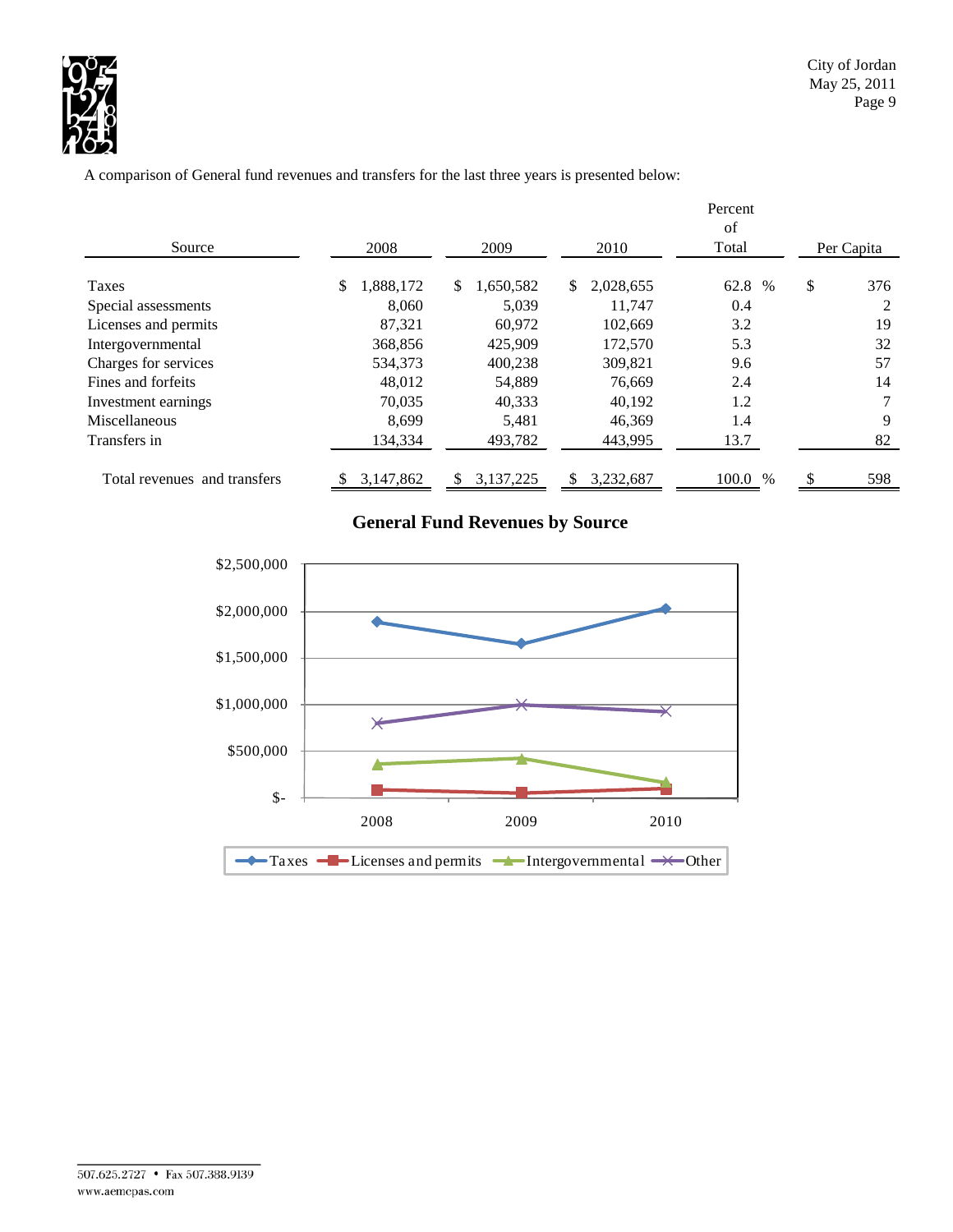

A comparison of General fund expenditures and transfers for the last three years is presented below:

|                        |               |               |               | Percent      |            |            |  |  |
|------------------------|---------------|---------------|---------------|--------------|------------|------------|--|--|
|                        |               |               |               | of           |            |            |  |  |
| Program                | 2008          | 2009          | 2010          | Total        | Per Capita | Per Capita |  |  |
| Current                |               |               |               |              |            |            |  |  |
| General government     | \$<br>788,526 | \$<br>693,007 | \$<br>765,820 | 25.5<br>$\%$ | \$<br>142  | \$<br>129  |  |  |
| Public safety          | 1,252,921     | 1,185,457     | 1,100,002     | 36.6         | 203        | 206        |  |  |
| Streets and highways   | 375,002       | 383,515       | 380,160       | 12.7         | 70         | 113        |  |  |
| Culture and recreation | 152,048       | 161,118       | 143,587       | 4.8          | 27         | 50         |  |  |
| <b>Miscellaneous</b>   | 126,289       | 130,594       | 82,554        | 2.8          | 15         | 13         |  |  |
|                        |               |               |               |              |            |            |  |  |
| Total current          | 2,694,786     | 2,553,691     | 2,472,123     | 82.4         | 457        | 511        |  |  |
| Capital outlay         | 125,469       | 43,558        | 8,234         | 0.3          | 2          | 310        |  |  |
| Debt service           | 100,972       | 87,204        | 86,115        | 2.9          | 16         | n/a        |  |  |
| Transfers out          | 38,000        | 119,769       | 430,008       | 14.4         | 80         | n/a        |  |  |
| Total expenditures     |               |               |               |              |            |            |  |  |
| and transfers          | 2,959,227     | 2,804,222     | 2,996,480     | 100.0 %      | 555        | 821        |  |  |

# **General Fund Expenditures by Program**

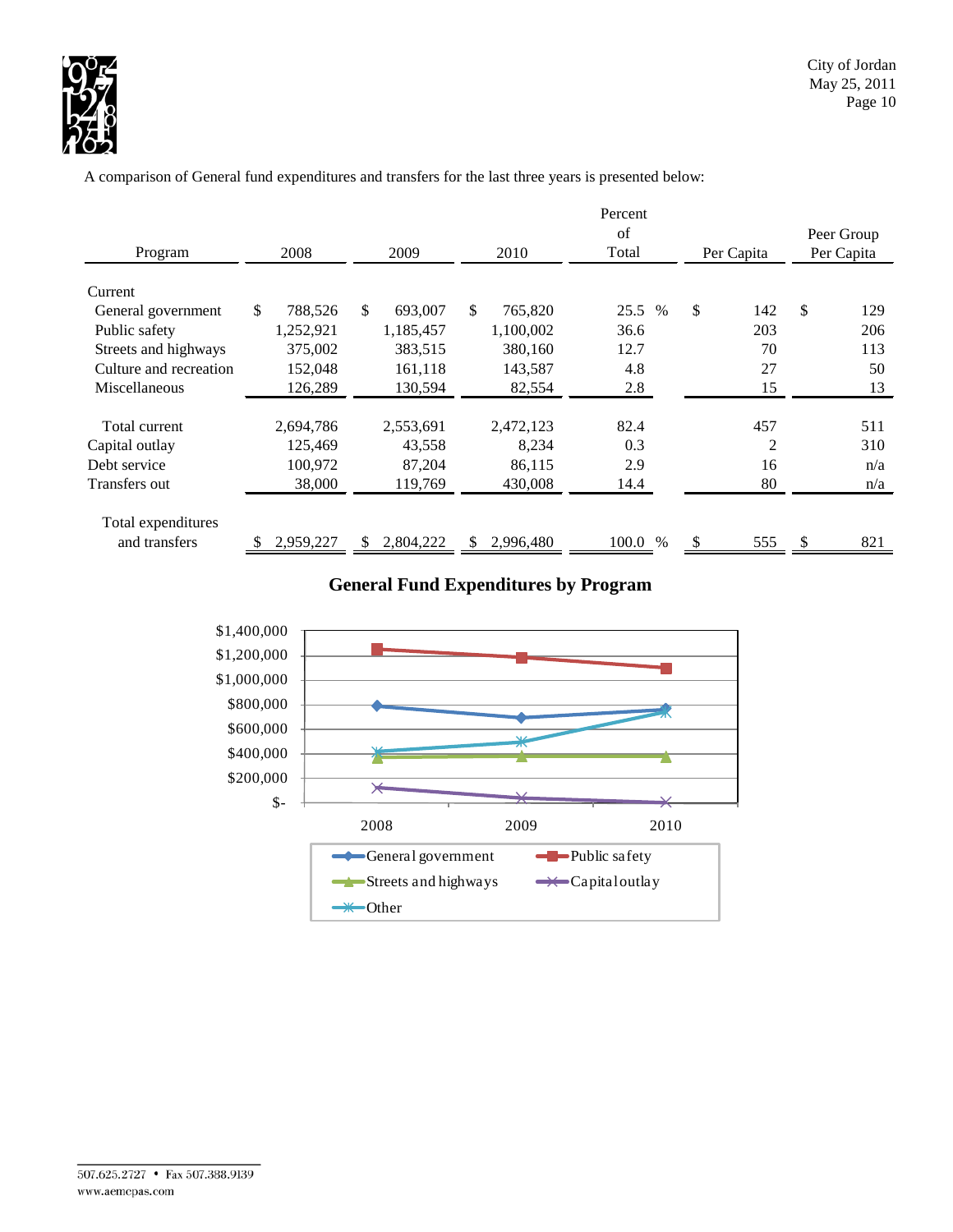

## **Special Revenue Funds**

Special revenue funds have revenue from specific sources to be used for specific purpose. Listed below are the special revenue funds of the City along with the fund balances for 2010 and 2009 and the net change:

|                                       | <b>Fund Balances</b><br>December 31. |      |         |    |            |  |  |
|---------------------------------------|--------------------------------------|------|---------|----|------------|--|--|
| Fund                                  | 2010                                 | 2009 |         |    | (Decrease) |  |  |
| <b>Economic Development Authority</b> | \$<br>355,429                        | \$   | 298,561 | \$ | 56,868     |  |  |
| <b>Contributions and Donations</b>    | 22,935                               |      | 25,724  |    | (2,789)    |  |  |
| Police Forfeiture                     | 3,399                                |      | 7,317   |    | (3,918)    |  |  |
| Police Dare Program                   | 4,237                                |      | 3,437   |    | 800        |  |  |
| Police Car Seat                       | 3,883                                |      | 3.773   |    | 110        |  |  |
| <b>Emergency Siren</b>                | 1,907                                |      | 1,873   |    | 34         |  |  |
| Municipal State Aid                   | 65,727                               |      | 22,768  |    | 42,959     |  |  |
| Historical                            | 861                                  |      | 815     |    | 46         |  |  |
| Total                                 | 458,378                              |      | 364,268 | \$ | 94,110     |  |  |

## **Debt Service Funds**

Debt Service funds are a type of governmental fund to account for the accumulation of resources for the payment of interest and principal on debt (other than enterprise fund debt).

Debt Service funds may have one or a combination of the following revenue sources pledged to retire debt as follows:

- Property taxes Primarily for general City benefit projects such as parks and municipal buildings. Property taxes may also be used to fund special assessment bonds which are not fully assessed.
- Tax increments Pledged exclusively for tax increment/economic development districts.
- Capitalized interest portion of bond proceeds After the sale of bonds, the project may not produce revenue (tax increments or special assessments) for a period of one to two years. Bonds are issued with this timing difference considered in the form of capitalized interest.
- Special assessments Charges to benefited properties for various improvements.

In addition to the above pledged assets, other funding sources may be received by Debt Service funds as follows:

- Residual project proceeds from the related capital project fund
- Investment earnings
- State or Federal grants
- Transfers from other funds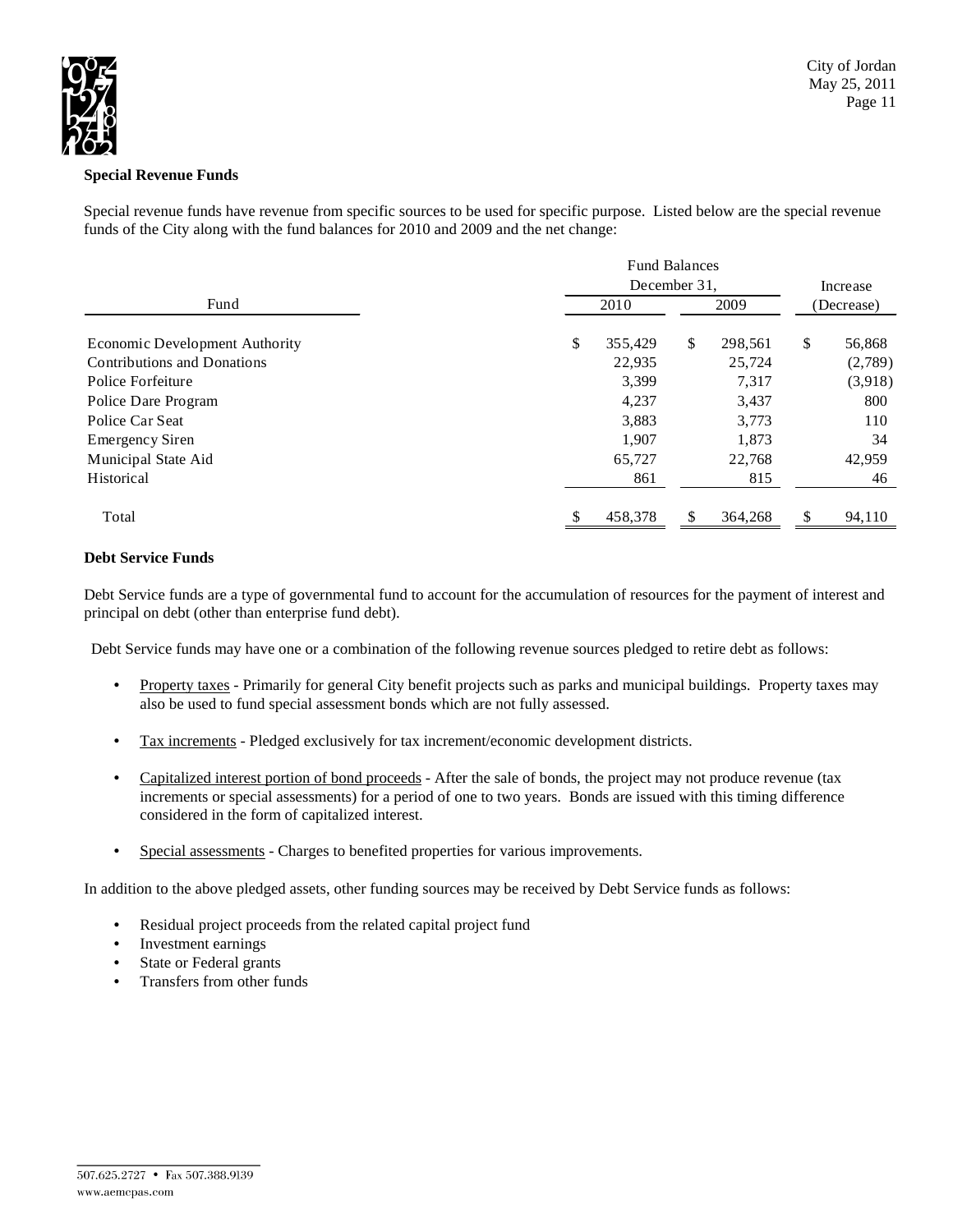

|                                            | Total Cash and |             |    | Total<br>Assets |    | Outstanding | Maturity |
|--------------------------------------------|----------------|-------------|----|-----------------|----|-------------|----------|
| Debt Description                           |                | Investments |    |                 |    | Debt        | Date     |
| G.O. Special Assessment Bonds:             |                |             |    |                 |    |             |          |
| G.O. Refunding Bonds of 2002B              | \$             | 33,526      | \$ | 80.663          | \$ | 61,612      | 2011     |
| G.O. Refunding Bonds of 2003A              |                | (194)       |    | (194)           |    |             | Matured  |
| G.O. Improvement Refunding Bonds of 2004B  |                | 354,012     |    | 778.823         |    | 2,290,000   | 2020     |
| G.O. Improvement Bonds of 2004A            |                | 654,553     |    | 1,256,073       |    | 1.641.572   | 2020     |
| G.O. Improvement Bonds of 2008             |                | 167,603     |    | 252,043         |    | 1,230,000   | 2024     |
| G.O. Refunding Bonds of 2008A              |                | 287,565     |    | 317.239         |    | 1,075,000   | 2018     |
| G.O. Capital Improvement Bonds of 2008C    |                | 70,056      |    | 70,056          |    | 1,740,000   | 2029     |
| <b>Total G.O. Special Assessment Bonds</b> |                | 1,567,121   | S  | 2,754,703       | S. | 8,038,184   |          |
| Future Interest on Debt                    |                |             |    |                 |    | 1,906,269   |          |

The following is a summary of Debt Service fund assets and outstanding debt as of December 31, 2010:

The City's outstanding debt is required to be funded by various resources such as special assessments, tax increments, property taxes, transfers from enterprise funds, etc. Special assessments and tax increments are usually certified once to the County for collection, but tax levies need to be certified annually. We recommend management pay particular attention to annual tax levies and transfers listed in each bond issue book to ensure proper funding of debt service.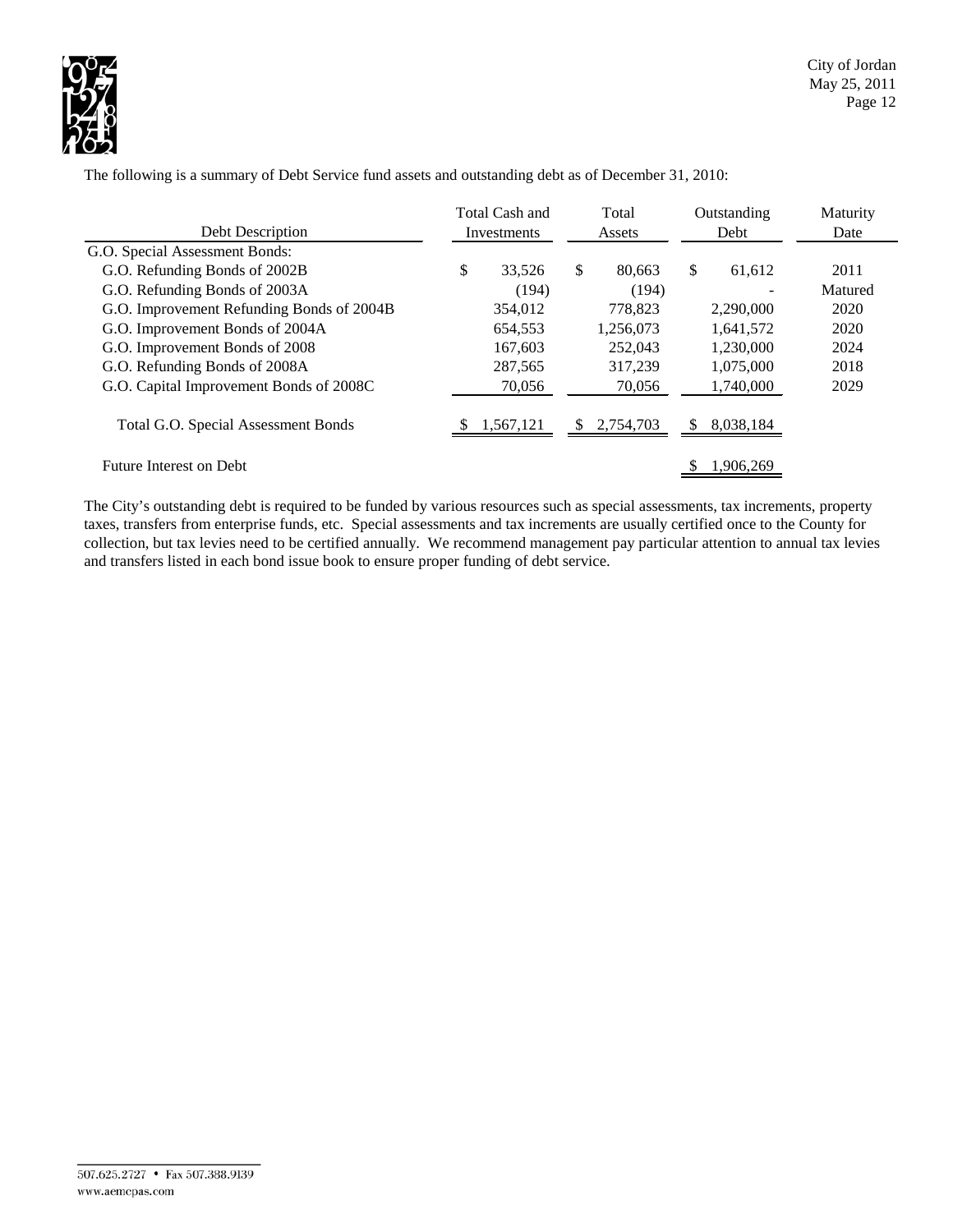

## **Capital Projects Funds**

Capital projects funds are used to account for the acquisition and construction of major capital facilities other than those financed by proprietary funds. The table below compares 2010 fund balances (deficits) with 2009:

|                                    |                 | Fund Balances (Deficits) |                |  |  |  |  |  |
|------------------------------------|-----------------|--------------------------|----------------|--|--|--|--|--|
|                                    |                 | December 31,             | Increase       |  |  |  |  |  |
| Fund                               | 2010            | 2009                     | (Decrease)     |  |  |  |  |  |
| Major funds                        |                 |                          |                |  |  |  |  |  |
| 2006 - 2007 Capital Improvements   | \$<br>(36, 130) | \$<br>(19,260)           | \$<br>(16,870) |  |  |  |  |  |
| 2008 Improvement Projects          | 78,771          | 204,565                  | (125, 794)     |  |  |  |  |  |
| Firehall Expansion                 | 47,579          | 63,941                   | (16, 362)      |  |  |  |  |  |
| Nonmajor funds                     |                 |                          |                |  |  |  |  |  |
| <b>Capital Projects Revolving</b>  | 274,712         |                          | 274,712        |  |  |  |  |  |
| Fire Vehicle                       | 41,865          | 45,604                   | (3,739)        |  |  |  |  |  |
| Development District No. 1         | 7,019           | 6,897                    | 122            |  |  |  |  |  |
| 190th Street Construction Project  | 147,748         | 145,179                  | 2,569          |  |  |  |  |  |
| <b>Broadway Market TIF Project</b> | (1, 465)        | (2,073)                  | 608            |  |  |  |  |  |
| <b>Street Equipment Fee</b>        | 27,994          | 21,327                   | 6,667          |  |  |  |  |  |
| CR 61 and CR 66 Construction       | 522,562         | 526,661                  | (4,099)        |  |  |  |  |  |
| Jordan Center TIF Project          | 2,524           | 608                      | 1,916          |  |  |  |  |  |
| Park Equipment Improvement         | 87,256          | 70,619                   | 16,637         |  |  |  |  |  |
| Park Improvement                   | 127,212         | 223,719                  | (96, 507)      |  |  |  |  |  |
| Park Capital                       | 69,055          | 371                      | 68,684         |  |  |  |  |  |
| Jordan Valley Townhomes TIF        | 2,196           | (474)                    | 2,670          |  |  |  |  |  |
| 2010 Basketball Court              | 13,990          |                          | 13,990         |  |  |  |  |  |
| Total                              | 1,412,888       | 1,287,684                | 125,204<br>S   |  |  |  |  |  |

The City should analyze project's status each year and close those that are completed. Any deficits should be evaluated to ensure they are consistent with financing expectations.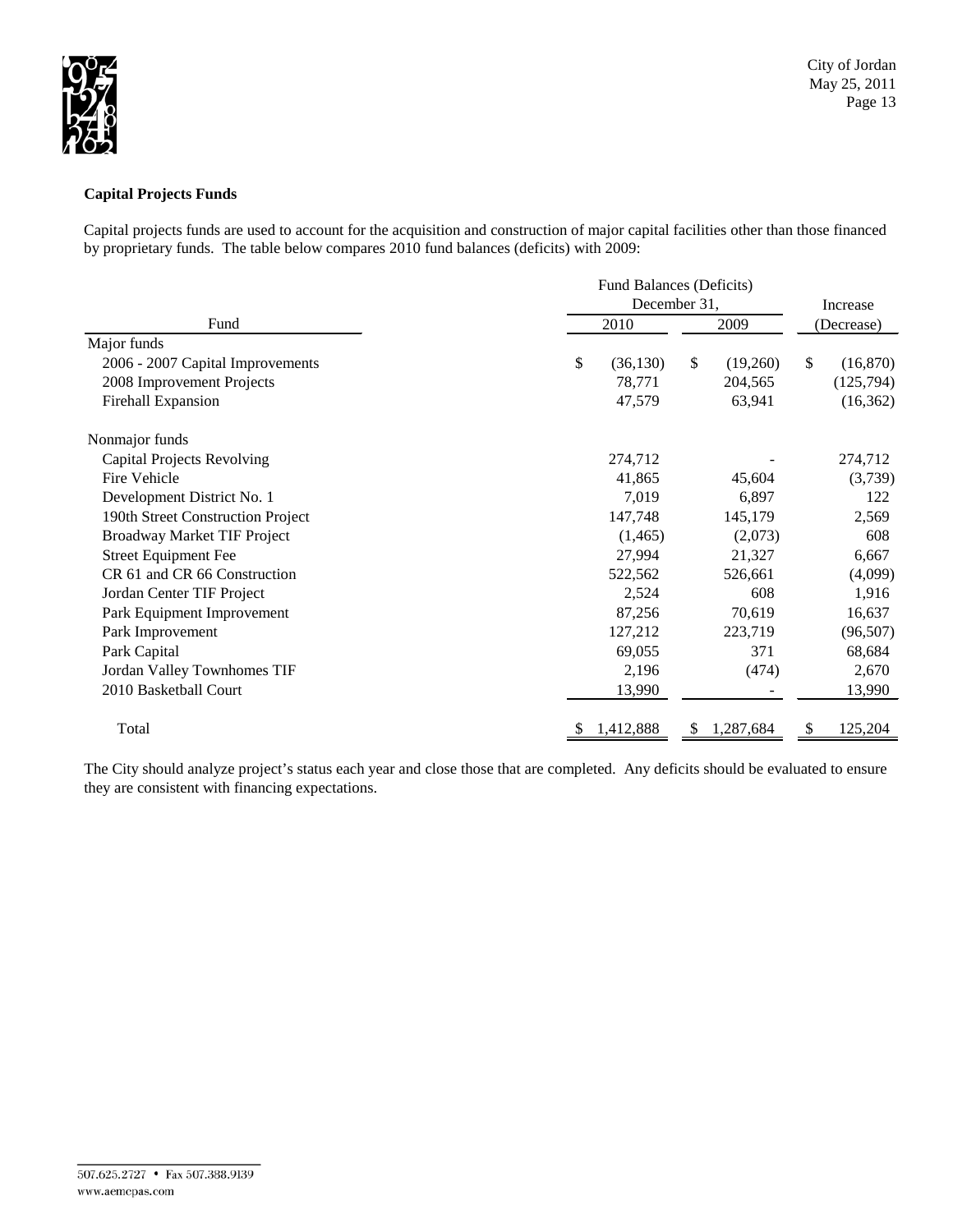

#### **Enterprise Funds**

Enterprise funds are used to account for operations that are financed and operated in a manner similar to private business enterpriseswhere the intent is that the costs of providing goods or services to the general public on a continuing basis be financed or recovered primarily through user charges.

## **Water Utility Fund**

A comparison of Water Utility fund operations for the past three years is as follows:

|                                                                               | 2008                        |                         | 2009                          |                   | 2010                       |                    |  |  |
|-------------------------------------------------------------------------------|-----------------------------|-------------------------|-------------------------------|-------------------|----------------------------|--------------------|--|--|
|                                                                               | Total                       | Percent                 | Total                         | Percent           | Total                      | Percent            |  |  |
| Operating revenues<br>Operating expenses                                      | \$<br>843,375<br>(622, 567) | 100.0<br>$\%$<br>(73.8) | 1,053,250<br>S.<br>(763, 579) | 100.0 %<br>(72.5) | \$<br>774,537<br>(912,096) | 100.0 %<br>(117.8) |  |  |
| Operating income (loss)<br>Investment and other income<br>Connection fees and | 220,808<br>392,202          | 26.2<br>46.5            | 289,671<br>247,231            | 27.5<br>23.5      | (137, 559)<br>132,001      | (17.8)<br>17.0     |  |  |
| capital charges<br>Interest and<br>amortization expense                       | 22,476<br>(424, 390)        | 2.7<br>(50.3)           | 26,314<br>(405, 429)          | 2.5<br>(38.5)     | 60,783<br>(377, 950)       | 7.7<br>(48.8)      |  |  |
| Income (loss) before contributions                                            |                             |                         |                               |                   |                            |                    |  |  |
| and transfers                                                                 | 211,096                     | 25.1                    | 157,787                       | 15.0              | (322, 725)                 | (41.9)             |  |  |
| Capital contributions<br>Transfers in                                         | 67,264                      | 8.0                     | 512,939                       | 48.7              |                            |                    |  |  |
| Transfers out                                                                 |                             |                         |                               |                   | (1,443,117)                | (186.3)            |  |  |
| Change in net assets                                                          | 278,360                     | 33.1<br>%               | 670,726<br>-S                 | 63.7 %            | \$(1,765,842)              | $(228.2)$ %        |  |  |
| Cash and temporary<br>investments                                             | 6,146,128                   |                         | 3,807,287                     |                   | 1,960,471                  |                    |  |  |
| Bonds payable                                                                 | \$10,419,324                |                         | 9,724,693                     |                   | \$9,174,880                |                    |  |  |

# **Water Utility Fund Operations**



Operating income decreased in 2010. The cash and investment balance on the fund also decreased in 2010. Even though there is a healthy cash balance, it is important to monitor rates to ensure they are sufficient to maintain reserves, pay debt and keep up with increasing system costs.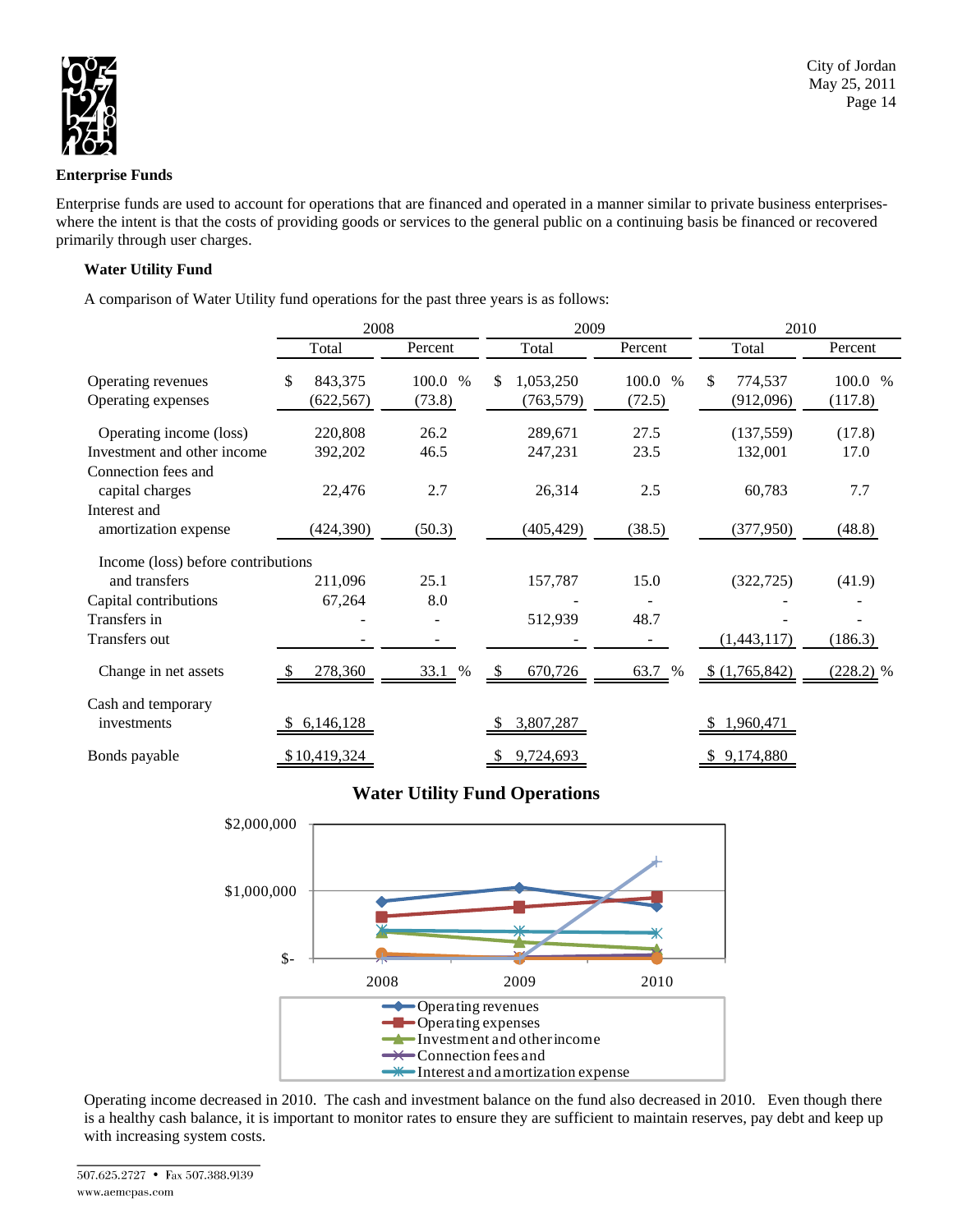

## **Sewer Utility Fund**

A comparison of Sewer Utility fund operations for the past three years is as follows:

|                                        | 2008          |               | 2009          |         | 2010          |         |  |  |
|----------------------------------------|---------------|---------------|---------------|---------|---------------|---------|--|--|
|                                        | Total         | Percent       | Total         | Percent | Total         | Percent |  |  |
| Operating revenues                     | 650,803<br>\$ | 100.0<br>$\%$ | \$<br>842,821 | 100.0 % | \$<br>712,771 | 100.0 % |  |  |
| Operating expenses                     | (893, 247)    | (137.1)       | (973, 462)    | (115.4) | (1,042,972)   | (146.3) |  |  |
|                                        |               |               |               |         |               |         |  |  |
| <b>Operating loss</b>                  | (242, 444)    | (37.1)        | (130, 641)    | (15.4)  | (330,201)     | (46.3)  |  |  |
| Investment and other income            | 92,328        | 14.3          | 26,274        | 3.1     | 16,371        | 2.3     |  |  |
| Connection fees and<br>capital charges | 32,323        | 5.0           | 34,944        | 4.1     | 80,415        | 11.3    |  |  |
| Interest and                           |               |               |               |         |               |         |  |  |
| amortization expense                   | (166, 522)    | (25.5)        | (154,066)     | (18.3)  | (141, 446)    | (19.8)  |  |  |
| Loss before contributions              |               |               |               |         |               |         |  |  |
| and transfers                          | (284, 315)    | (43.3)        | (223, 489)    | (26.5)  | (374, 861)    | (52.5)  |  |  |
| Capital contributions                  | 73,331        | 11.3          |               |         |               |         |  |  |
| Transfers in                           |               |               | 270,085       | 32.0    | 700,000       | 98.2    |  |  |
| Transfers out                          |               |               |               |         | (4,745)       | (0.7)   |  |  |
| Change in net assets                   | (210,984)     | $(32.0)$ %    | 46,596<br>-S  | 5.5 $%$ | 320,394       | 45.0 %  |  |  |
| Cash and temporary<br>investments      | 779,360       |               | 309,870       |         | 758,202       |         |  |  |
|                                        |               |               |               |         |               |         |  |  |
| Bonds payable                          | \$6,090,238   |               | \$5,628,078   |         | \$5,228,894   |         |  |  |

# **Sewer Utility Fund Operations**



Although operating losses have been incurred for the years presented, depreciation has been a significant component of the total expenses. Since cash is not required for this expense, the fund has been able to generate positive cash flow from operations.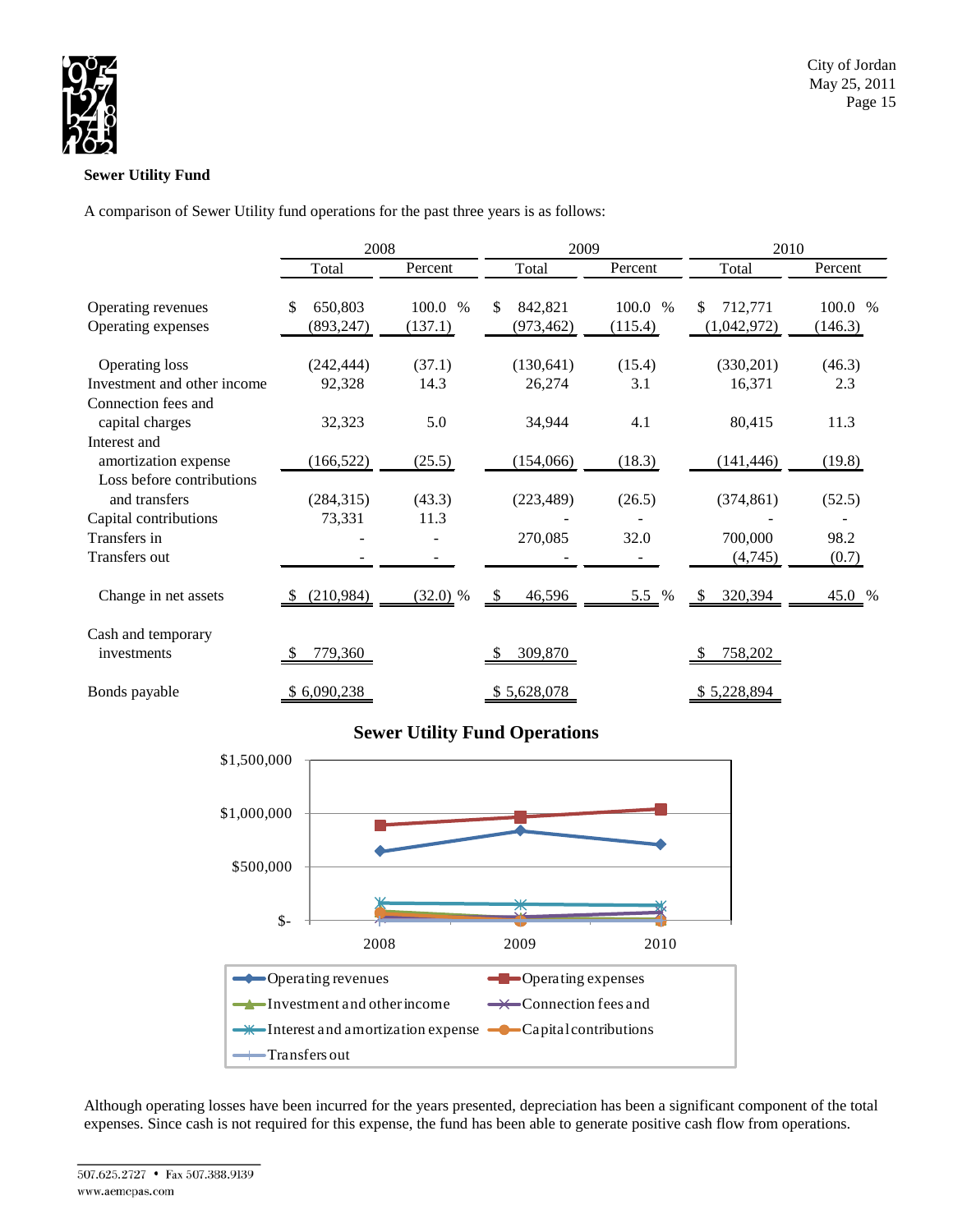

## **Storm Sewer Utility Fund**

A comparison of Storm Sewer Utility fund operations for the past three years is as follows:

|                             | 2008         |               | 2009                    |             | 2010           |         |  |  |
|-----------------------------|--------------|---------------|-------------------------|-------------|----------------|---------|--|--|
|                             | Total        | Percent       | Total                   | Percent     | Total          | Percent |  |  |
| Operating revenues          | \$<br>74,694 | 100.0<br>$\%$ | <sup>\$</sup><br>93,160 | 100.0 %     | \$.<br>131,736 | 100.0 % |  |  |
| Operating expenses          | (123, 053)   | (164.7)       | (135, 138)              | (145.1)     | (151,960)      | (115.4) |  |  |
| <b>Operating loss</b>       | (48, 359)    | (64.7)        | (41, 978)               | (45.1)      | (20, 224)      | (15.4)  |  |  |
| Investment and other income | 28,469       | 38.1          | 14,169                  | 15.2        | 6,844          | 5.2     |  |  |
| Capital charges             | 28,746       | 38.5          | 5,724                   | 6.1         | 37,320         | 28.3    |  |  |
| Interest and                |              |               |                         |             |                |         |  |  |
| amortization expense        | (83, 567)    | (111.9)       | (81, 475)               | (87.5)      | (86, 549)      | (65.7)  |  |  |
| Income (loss) before        |              |               |                         |             |                |         |  |  |
| contributions and transfers | (74, 711)    | (100.0)       | (103, 560)              | (111.3)     | (62, 609)      | (47.6)  |  |  |
| Capital contributions       | 92,070       | 123.3         |                         |             |                |         |  |  |
| Transfers in                |              |               |                         |             | 304,745        | 231.3   |  |  |
| Change in net assets        | 17,359       | 23.3<br>$\%$  | (103, 560)<br>-S        | $(111.3)$ % | 242,136<br>-S  | 183.7 % |  |  |
| Cash and temporary          |              |               |                         |             |                |         |  |  |
| investments                 | 451,224      |               | 122,748                 |             | 330,636        |         |  |  |
| Bonds payable               | \$2,104,180  |               | \$2,300,970             |             | \$2,149,042    |         |  |  |

# **Storm Sewer Utility Fund Operations**



The operating loss for the Storm Water fund decreased in 2010. Cash and investments increased in 2010. We recommend that the City review rates to ensure they are sufficient to maintain reserves, pay scheduled debt related transfers, and keep up with increasing system costs.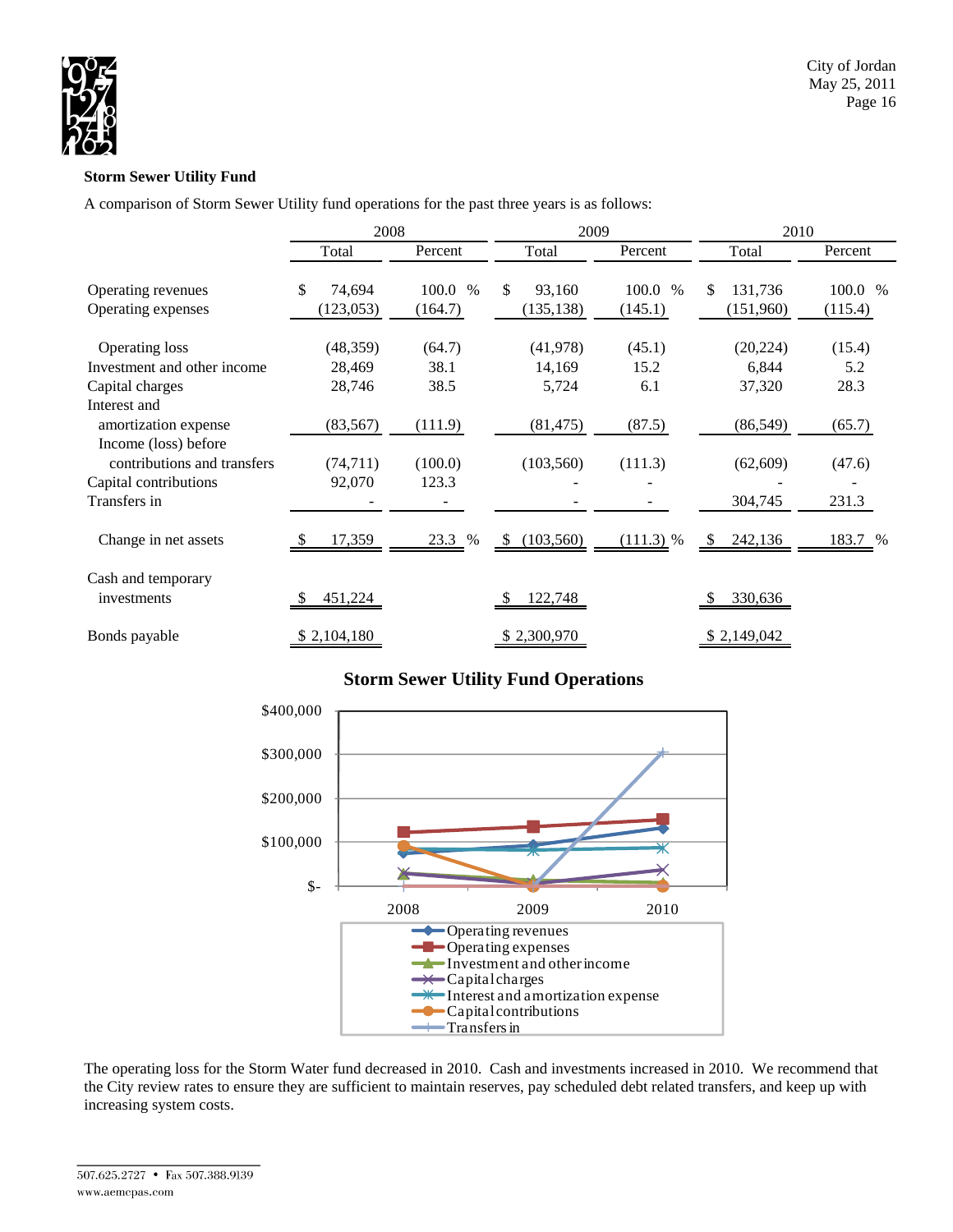

#### **Government-wide and Other Ratios**

#### **Ratio Analysis**

The following captures a few ratios from the City's financial statements that give some additional information for trend and peer group analysis. The peer group average is derived from information available on the website of the Office of the State Auditor. The peer group averages used for the City was  $4<sup>th</sup>$  class (2,500 - 10,000). The majority of these ratios facilitate the use of economic resources focus and accrual basis of accounting at the government-wide level. A combination of liquidity (ability to pay its most immediate obligations), solvency (ability to pay its long-term obligations), funding (comparison of financial amounts and economic indicators to measure changes in financial capacity over time) and common-size (comparison of financial data with other cities regardless of size) ratios are shown below.

|                                       |                                  |                  | Year              |       |                 |       |                    |       |               |       |  |
|---------------------------------------|----------------------------------|------------------|-------------------|-------|-----------------|-------|--------------------|-------|---------------|-------|--|
| Ratio                                 | Calculation                      | Source           | 2007              |       |                 | 2008  |                    | 2009  |               | 2010  |  |
| Debt service coverage                 | Net cash provided by operations/ | Enterprise funds |                   | 1.4   | 0.6             |       | 0.5                |       | 0.5           |       |  |
|                                       | enterprise fund debt payments    |                  |                   | 1.8   |                 | 1.6   |                    | 2.6   |               | N/A   |  |
| Debt per capita                       | Bonded debt/population           | Government-wide  | \$                | 4.741 | \$              | 5.899 | \$                 | 6.084 | \$            | 4,224 |  |
|                                       |                                  |                  | \$                | 2,673 | $\mathcal{S}^-$ | 2,677 | $\mathcal{S}$      | 2,713 |               | N/A   |  |
| Taxes per capita                      | Tax revenues/population          | Government-wide  | $\mathbf{\$}$     | 409   | \$              | 449   | $\mathbf{\$}$      | 520   | $\mathbb{S}$  | 587   |  |
|                                       |                                  |                  | $\mathcal{S}_{0}$ | 382   | \$              | 401   | $\mathcal{S}$      | 399   |               | N/A   |  |
| Current expenditures per capita       | Governmental fund current        | Governmental     | \$                | 453   | $\mathbf{\$}$   | 506   | $\mathbf{\hat{S}}$ | 506   | $\mathbb{S}$  | 478   |  |
|                                       | expenditures / population        | funds            | $\mathcal{S}$     | 553   | $\mathcal{S}$   | 663   | $\mathcal{S}$      | 709   |               | N/A   |  |
| Capital expenditures per capita       | Governmental fund capital        | Governmental     | \$                | 16    | $\mathbf{\$}$   | 475   | $\mathcal{S}$      | 499   | $\mathsf{\$}$ | 58    |  |
|                                       | expenditures / population        | funds            | $\mathcal{S}_{0}$ | 409   | \$              | 323   | $\mathcal{S}$      | 158   |               | N/A   |  |
| Capital assets % left to depreciate - | Net capital assets/              | Government-wide  |                   | 77%   |                 | 70%   |                    | 68%   |               | 62%   |  |
| Governmental                          | gross capital assets             |                  |                   | 70%   |                 | 70%   |                    | 68%   |               | N/A   |  |
| Capital assets % left to depreciate - | Net capital assets/              | Government-wide  |                   | 79%   |                 | 80%   |                    | 80%   |               | 78%   |  |
| Business-type                         | gross capital assets             |                  |                   | 68%   |                 | 67%   |                    | 67%   |               | N/A   |  |

**Represents City of Jordan** *Represents Peer Group Average*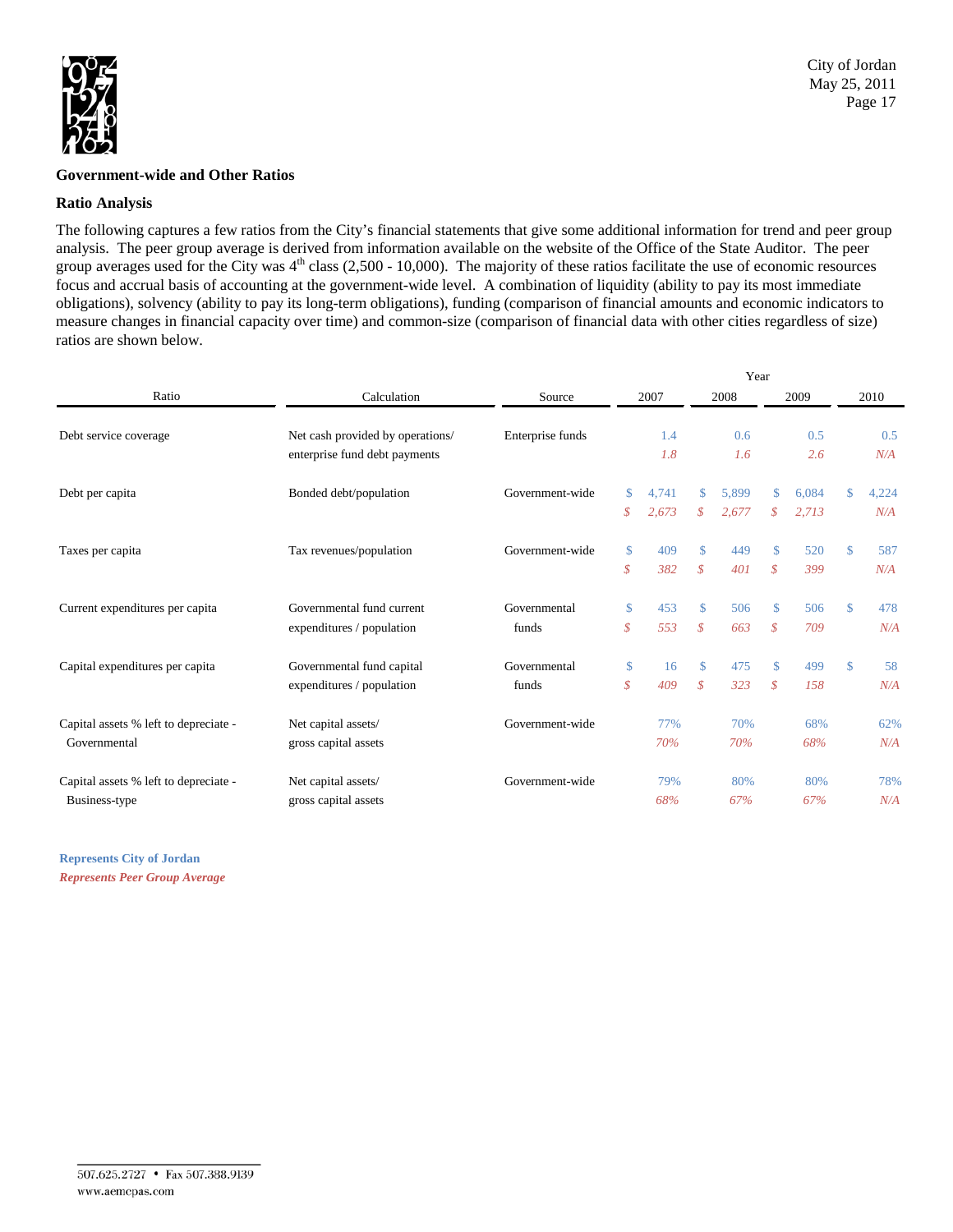

## **Debt Service Coverage Ratio (Solvency Ratio)**

The debt coverage ratio is a comparison of cash generated by operations to total debt service payments (principal and interest) of enterprise funds. This ratio indicates if there are sufficient cash flows from operations to meet debt service obligations. Except in cases where other nonoperating revenues (i.e. taxes, assessments, transfers from other funds, etc.) are used to fund debt service payments, an acceptable ratio would be above 1.

## **Bonded Debt per Capita (Funding Ratio)**

This dollar amount is arrived at by dividing the total bonded debt by the population of the city and represents the amount of bonded debt obligation for each citizen of the city at the end of the year. The higher the amount, the more resources are needed in the future to retire these obligations through taxes, assessments or user fees.

## **Taxes per Capita (Funding Ratio)**

This dollar amount is arrived at by dividing the total tax revenues by the population of the city and represents the amount of taxes for each citizen of the city for the year. The higher this amount is, the more reliant the city is on taxes to fund its operations.

## **Current Expenditures per Capita (Funding Ratio)**

This dollar amount is arrived at by dividing the total current governmental expenditures by the population of the City and represents the amount of governmental expenditure for each citizen of the City during the year. Since this is generally based on ongoing expenditures, we would expect consistent annual per capita results.

#### **Capital Outlay per Capita (Funding Ratio)**

This dollar amount is arrived at by dividing the total governmental capital outlay expenditures by the population of the City and represents the amount of capital expenditure for each citizen of the City during the year. Since projects are not always recurring, the per capita amount will fluctuate from year to year.

#### **Capital Assets Percentage (Common-size Ratio)**

This percentage represents the percent of governmental or business-type capital assets that are left to be depreciated. The lower this percentage, the older the city's capital assets are and may need major repairs or replacements in the near future. A higher percentage may indicate newer assets being constructed or purchased and may coincide with higher debt ratios or bonded debt per capita.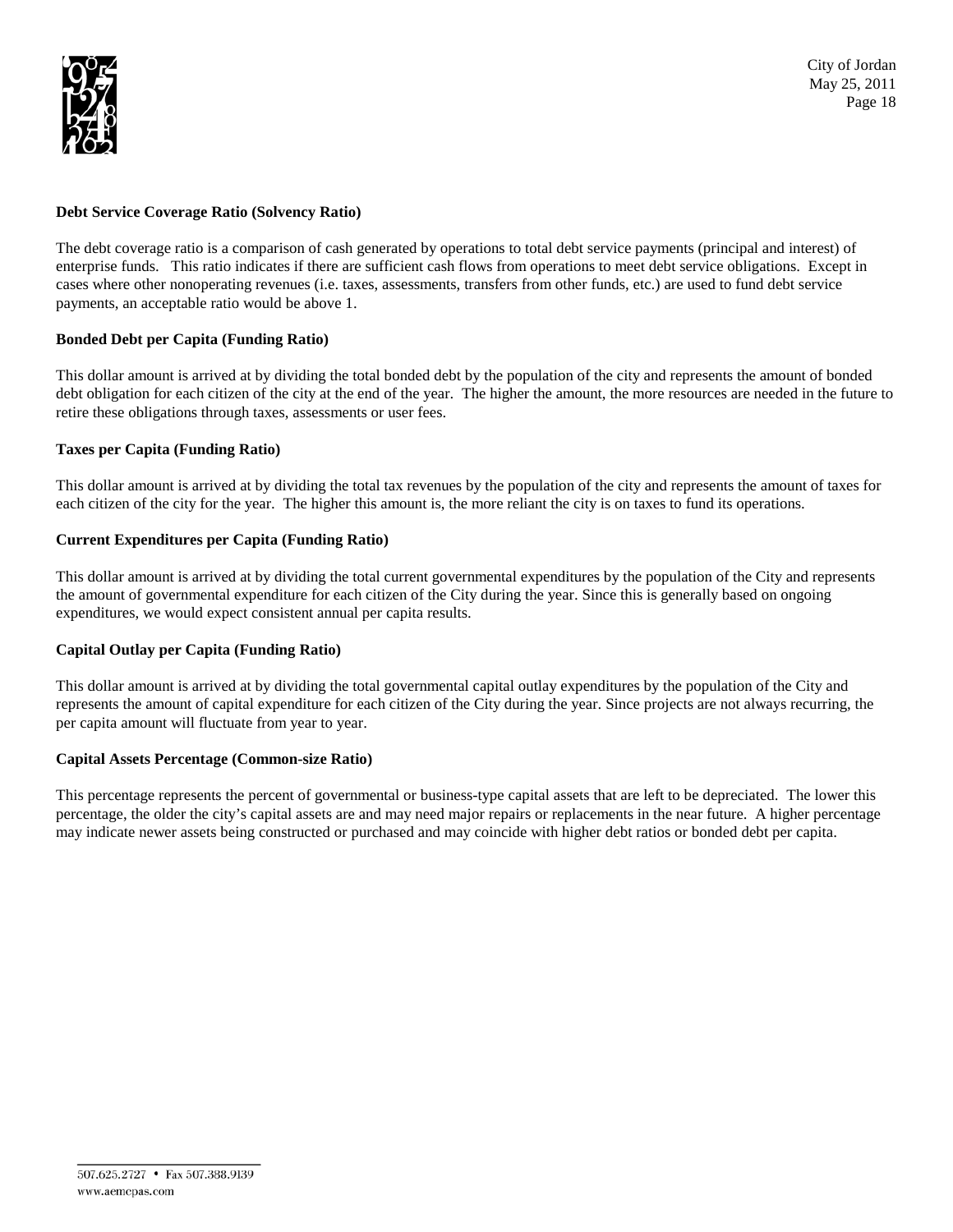

City of Jordan May 25, 2011 Page 19

## **Current and Future Statute and Accounting Standard Changes**

#### **GASB Statement No. 54 -** *Fund Balance*

This statement was issued in March of 2009 and is effective for periods beginning after June 15, 2010. This new standard is intended to improve the usefulness of information provided to financial report users about fund balance by providing clearer, more structured fund balance classifications, and clarifying the definitions of existing governmental fund types.

GASB No. 54 distinguishes fund balance between amounts that are considered non-spendable, such as fund balance associated with inventories, and other amounts that are classified based on the relative strength of the constraints that control the purposes for which specific amounts can be spent. The following classifications and definitions will be used:

- *Restricted* amounts constrained by external parties, constitutional provision, or enabling legislation
- *Committed* amounts constrained by a government using its highest level of decision-making authority
- *Assigned* amounts a government *intends* to use for a particular purpose
- *Unassigned* amounts that are not constrained at all will be reported in the general fund.

In addition to the classifications of fund balance, the standard clarified the definitions of individual governmental fund types, for example, special revenue funds, debt service funds, and capital project funds.

#### **GASB Statement No. 59 -** *Financial Instruments Omnibus*

#### **Summary**

The objective of this Statement is to update and improve existing standards regarding financial reporting and disclosure requirements of certain financial instruments and external investment pools for which significant issues have been identified in practice. This Statement provides for the following amendments:

- Statement 31 is clarified to indicate that a 2a7-like pool, as described in Statement 31, is an external investment pool that operates in conformity with the Securities and Exchange Commission's (SEC) Rule 2a7 as promulgated under the Investment Company Act of 1940, as amended.
- Statement No. 40, Deposit and Investment Risk Disclosures, is amended to indicate that interest rate risk information should be disclosed only for debt investment pools—such as bond mutual funds and external bond investment pools that do not meet the requirements to be reported as a 2a7-like pool.

The provisions of this Statement are effective for financial statements for periods beginning after June 15, 2010. Earlier application is encouraged.

#### **How the Changes in This Statement Will Improve Financial Reporting**

The requirements of this Statement will improve financial reporting by providing more complete information, by improving consistency of measurements, and by providing clarifications of existing standards. Emphasizing the applicability of SEC requirements to 2a7-like external investment pools provides practitioners with improved guidance. Finally, limiting interest rate risk disclosures for investments in mutual funds, external investment pools, and other pooled investments to debt investment pools provides better guidance regarding the applicability of interest rate risk disclosures.